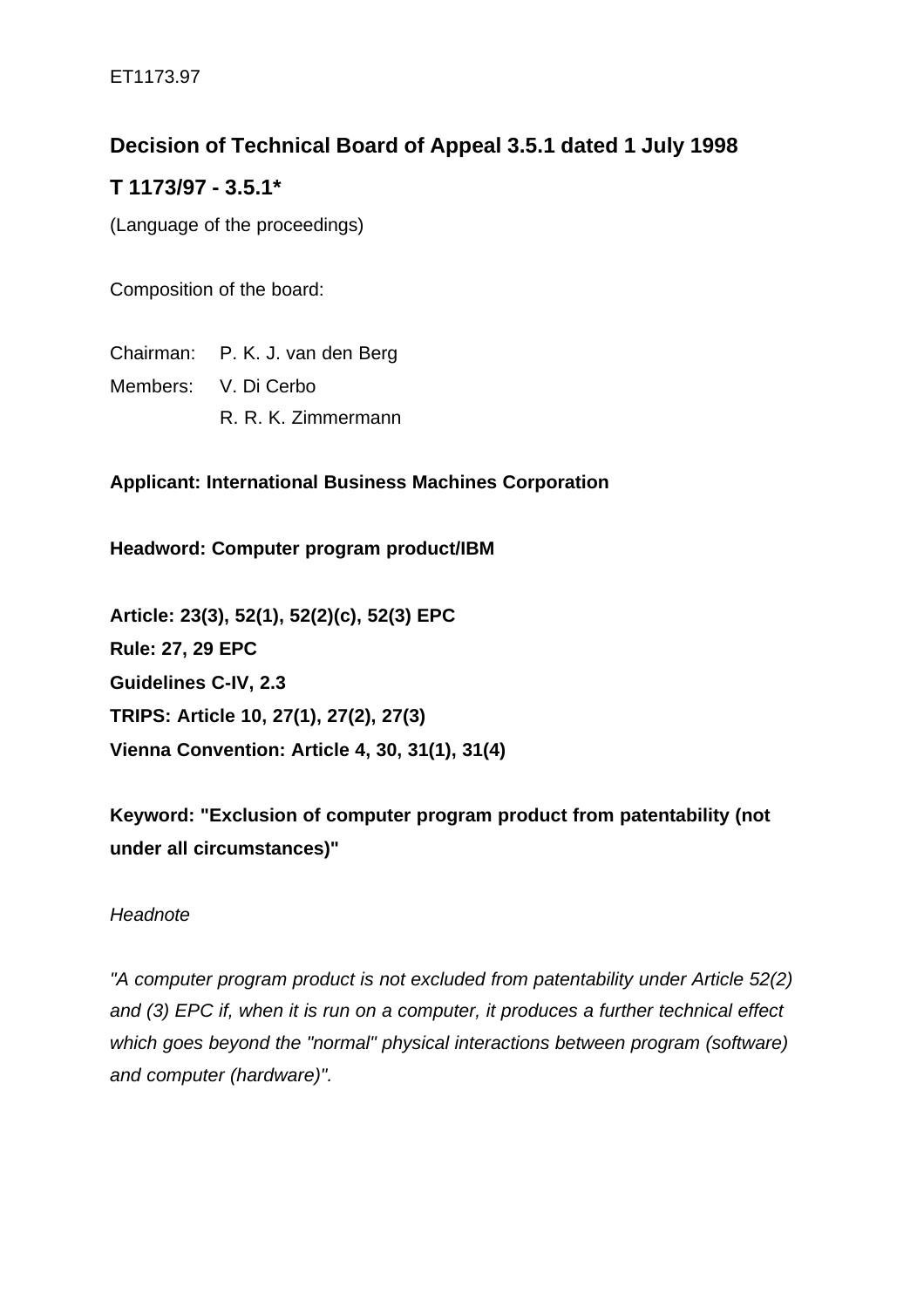#### **Summary of facts and submissions**

I. The appeal was lodged against a decision of the examining division dated 28 July 1997 refusing European patent application No. 91 107 112.4 (publication number 0 457 112) on the grounds that the subject-matter of independent claims 20 and 21 was a computer program as such and was therefore excluded from patentability under Article 52(2)(c) and (3) EPC.

The appellant requests the grant of a patent with claims 1 to 21 submitted with letter dated 18 April 1997, as refused by the examining division.

II. The independent claims read as follows:

"1. A method for resource recovery in a computer system running an application (56 A) which requests a work operation involving a resource, said method comprising the steps of:

implementing a commit procedure for said work request;

in case the said commit procedure is not completed due to a failure, notifying said application (56 A) after some time that it can continue to run, whereby said application (56 A) need not wait for resynchronization; and while said application (56 A) continues to run, resynchronizing said incomplete commit procedure for said resource asynchronously relative to said application (56 A).

14. A computer system comprising

an execution environment for running an application (56 A) and; means for implementing a commit procedure, especially a two-phase commit procedure for said application (56 A);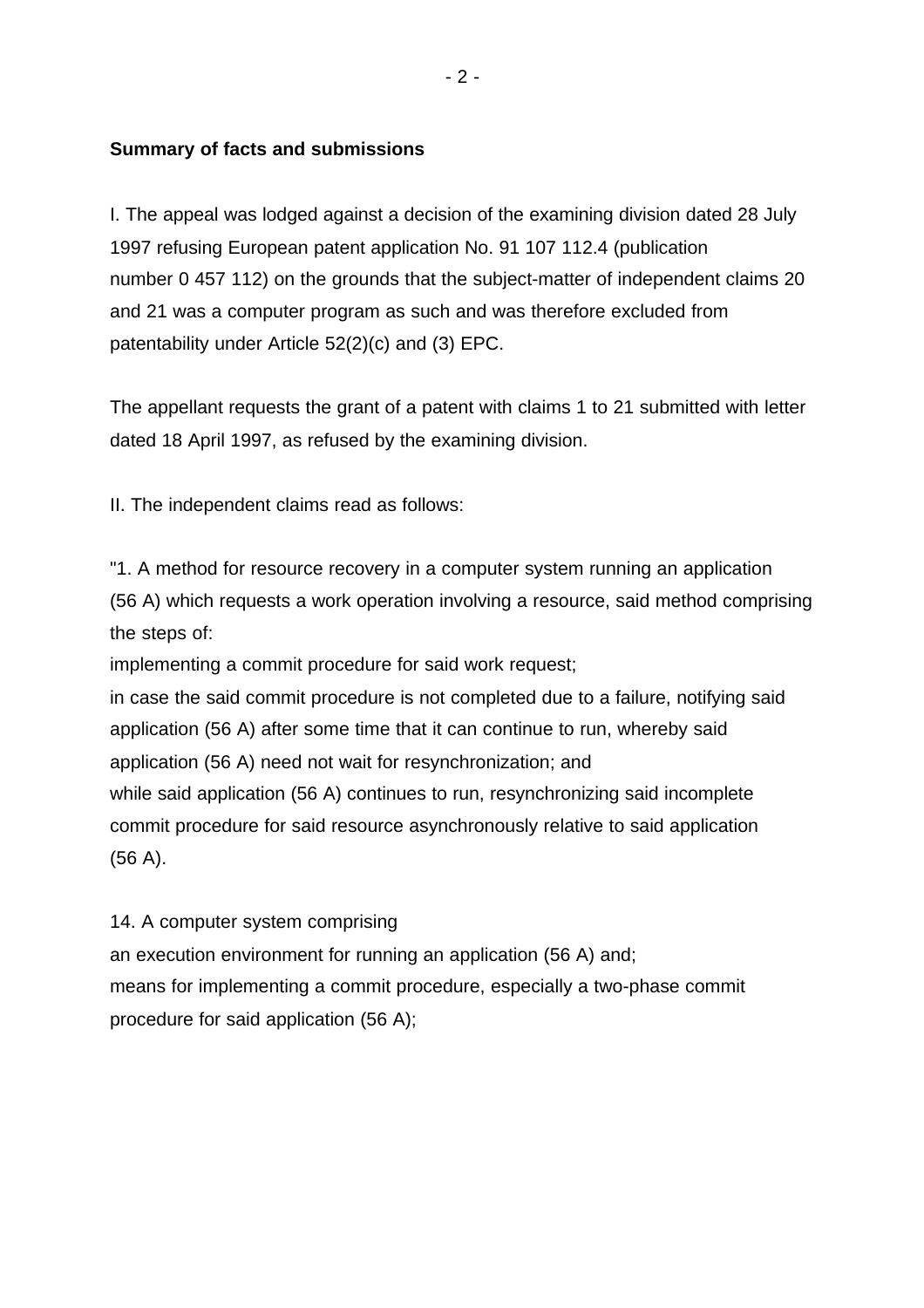characterized by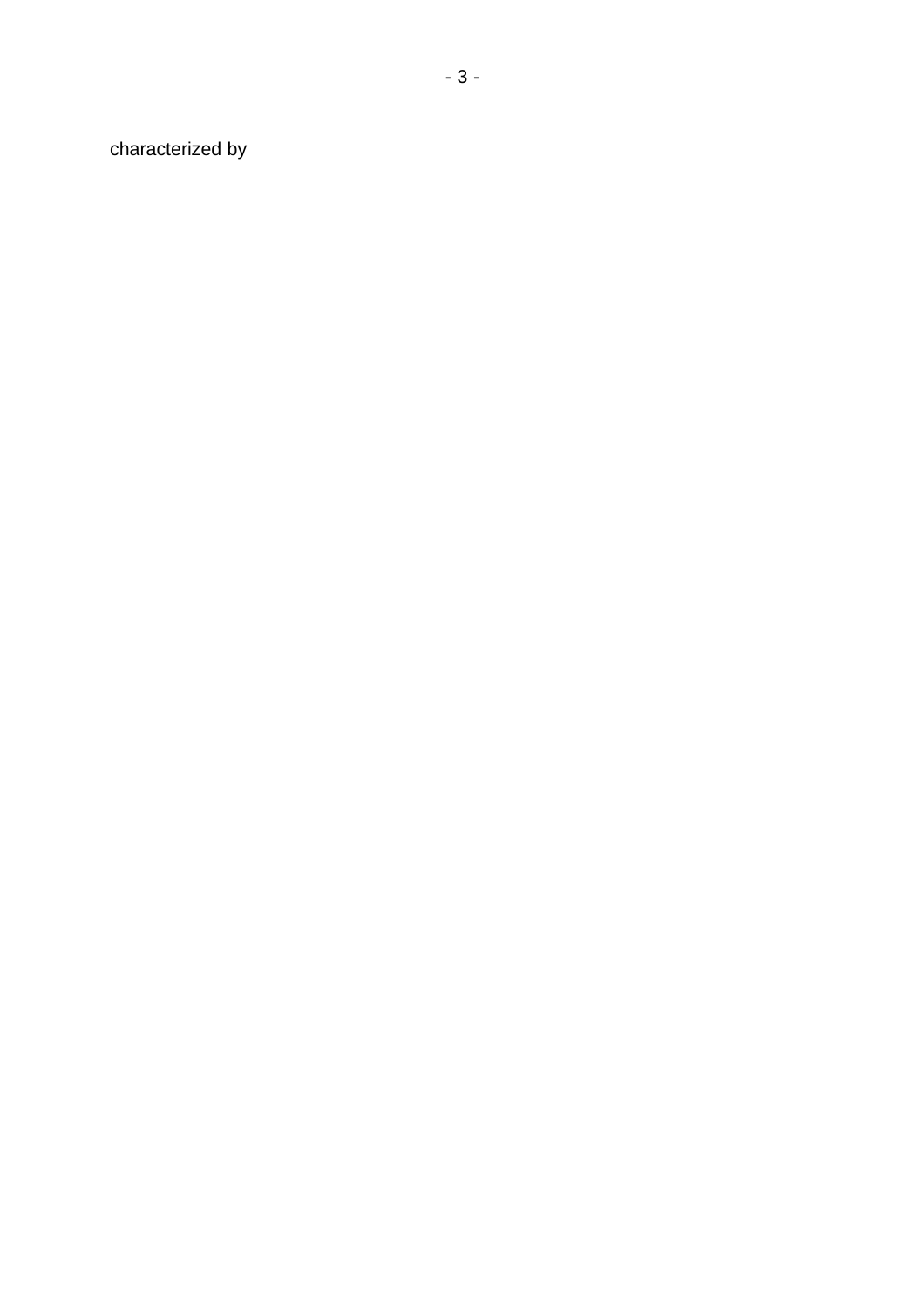means for notifying said application to continue to run in the event said commit procedure fails before completion, whereby said application need not wait for said commit procedure to be completed; and

means for resynchronizing said incomplete commit procedure asynchronously relative to said application.

20. A computer program product directly loadable into the internal memory of a digital computer, comprising software code portions for performing the steps of claim 1 when said product is run on a computer.

21. A computer program product

stored on a computer usable medium, comprising:

computer readable program means for causing a computer to control an execution of an application (56 A);

computer readable program means for causing the computer to implement a commit procedure, especially a two-phase commit procedure for said application (56 A); computer readable program means for causing the computer to notify said application (56 A) to continue to run in the event said commit procedure fails before completion, whereby said application (56 A) need not wait for said commit procedure to be completed; and

computer readable program means for causing the computer to resynchronize said incomplete commit procedure asynchronously relative to said application (56 A)."

III. The decision stated in general terms that claims 1 to 19 were thought to be acceptable and in particular that the method and the computer system as defined in claims 1 and 14 fulfilled the requirements of novelty and inventive step having regard to the prior art cited in the description.

IV. However, the subject-matter of claims 20 and 21, which are directed to a computer program product directly loadable into the internal memory of a digital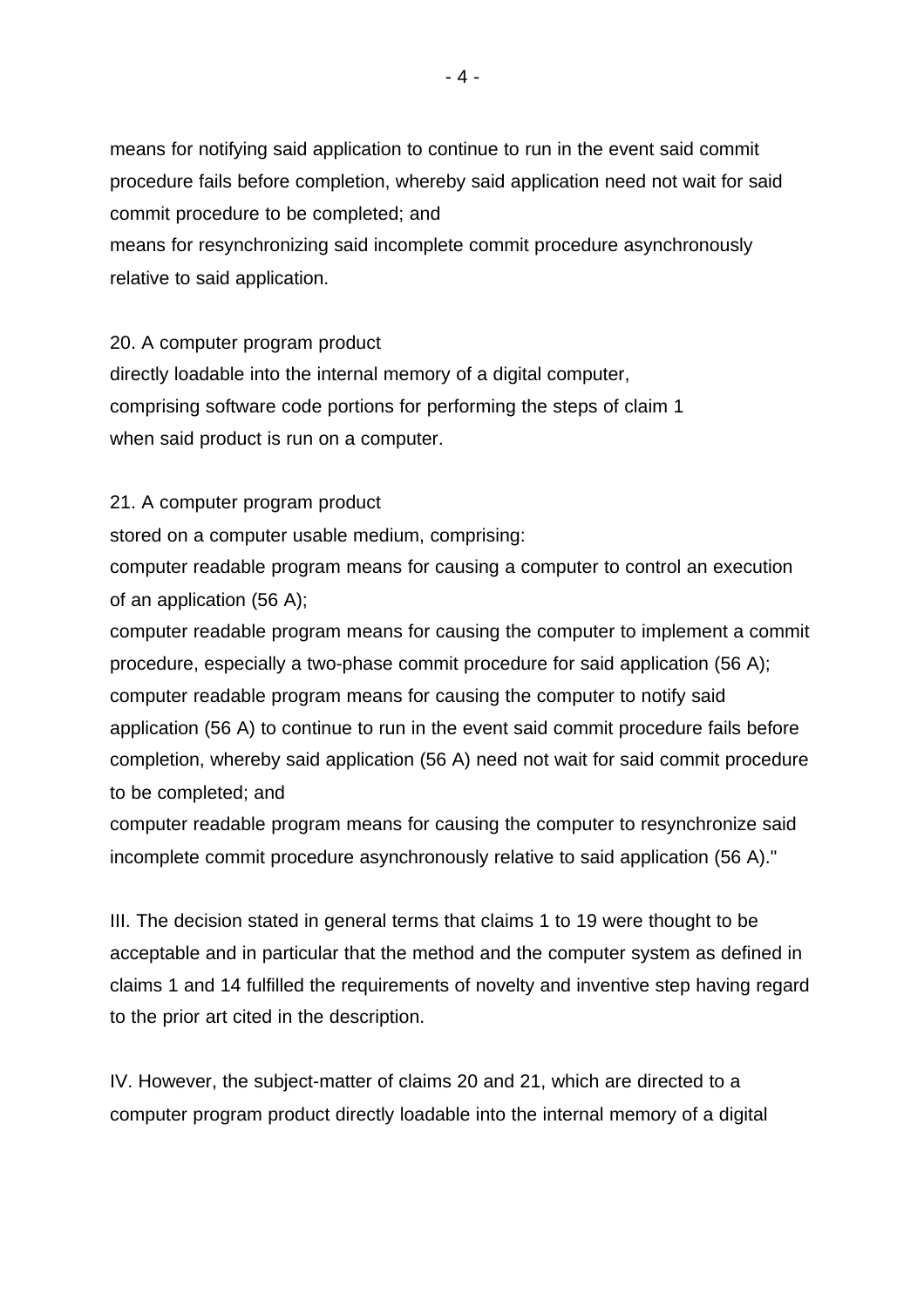computer (claim 20) and to a computer program product stored on a computer usable medium (claim 21) respectively, was regarded as being excluded as such from patentability under Article 52(2) and (3) EPC, since, according to the Guidelines for Examination in the European Patent Office, C-IV, 2.3, a computer program claimed by itself or as a record on a carrier, is not patentable irrespective of its contents.

V. The applicant's (appellant's) arguments before the examining division were based on technical criteria, economic considerations and international developments, the latter in particular with reference to Article 27 of the Agreement on trade-related aspects of intellectual property rights (the "TRIPS Agreement") and the guidelines for examination of the United States and Japanese patent offices.

In the decision under appeal the examining division gave the following reasons concerning these groups of arguments:

Technical criteria:

Since the data medium and the program recorded thereon were not technically related, except for features which were already known from the prior art, the technical character of the computer program could not be derived from the physical character of the storage medium on which it was recorded. The technical character could also not be derived from the method or system in which the computer program was used.

Economic considerations:

Possible economic reasons for granting patents on computer programs could not be taken into account, since the examining division was bound by the Guidelines and the interpretation of the European Patent Convention contained therein.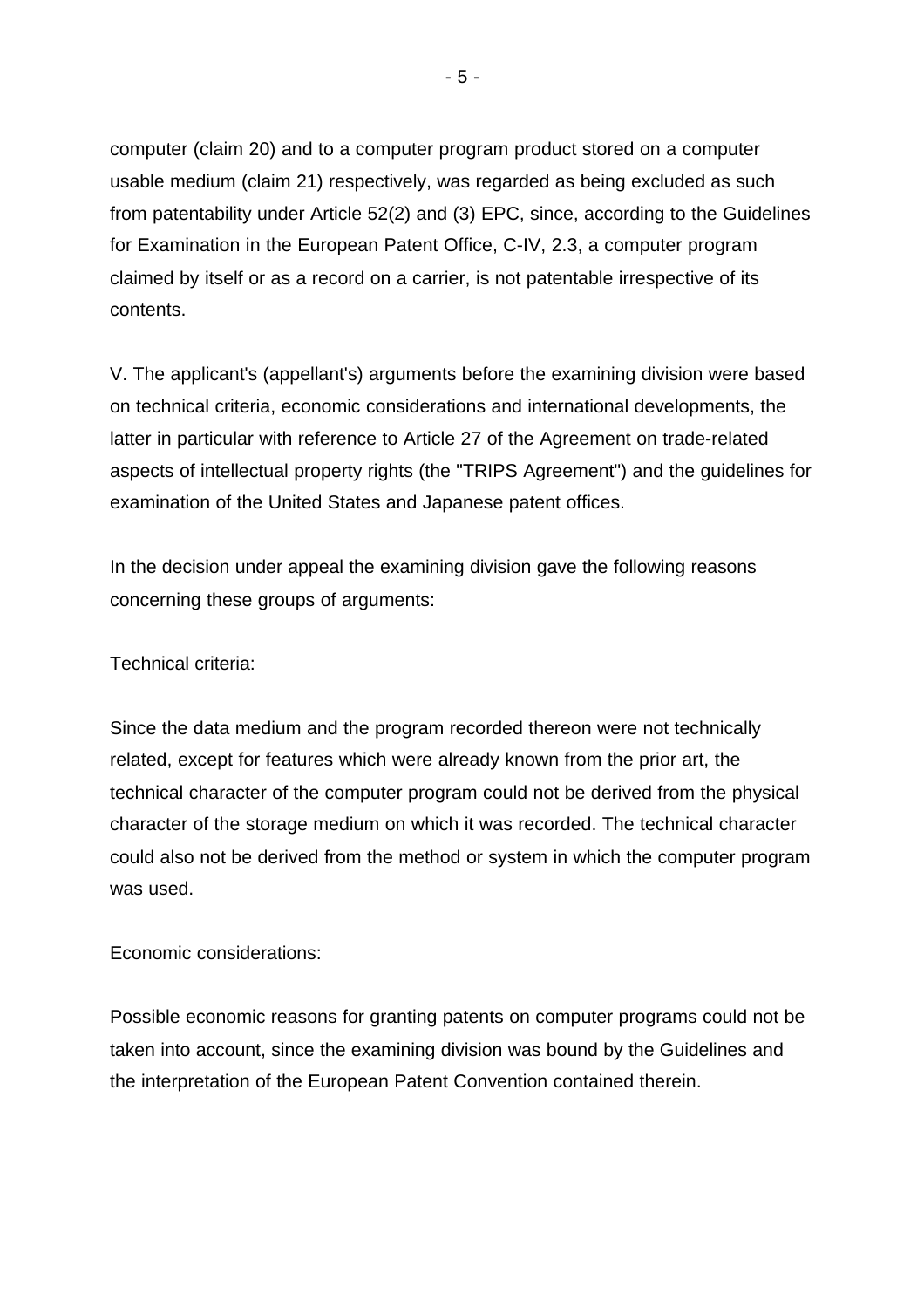International developments:

Apart from the principles of procedural law generally recognised in the contracting states, the only relevant system of law for examining European patent applications was the European Patent Convention (including the Guidelines for Examination).

VI. In his notice of appeal the appellant requested that the decision be cancelled, that the European patent be granted on the above application, and, as a subsidiary request, that oral proceedings be held if the appeal were not considered allowable.

VII. Oral proceedings were held on 1 July 1998. In a communication under Rule 11(2) of the Rules of Procedure of the Boards of Appeal annexed to the summons, the Board summarised its preliminary view.

It pointed out that on the basis of the rules of interpretation according to Article 31 of the Vienna Convention on the Law of Treaties, Article 52(2) and (3) EPC could be understood to mean that computer programs claimed as such were excluded from patentability, regardless of their technical or non-technical content. Technical character became relevant only when a computer program was claimed within the framework of a method or an apparatus.

With reference to paragraph 4 of Article 31 of the Vienna Convention, giving a special meaning to any of the terms of Article 52 EPC would not be an appropriate way to overcome the exclusion provisions. The decisions of the boards of appeal cited by the appellant only concerned inventions directed to a method, an apparatus or a system incorporating a computer program. In those cases the inventions were not considered to be computer programs as such, if technical features in addition to the computer program were claimed. The Board also noted that the contracting states were free to exclude subject-matter from patentability regardless of its technical character.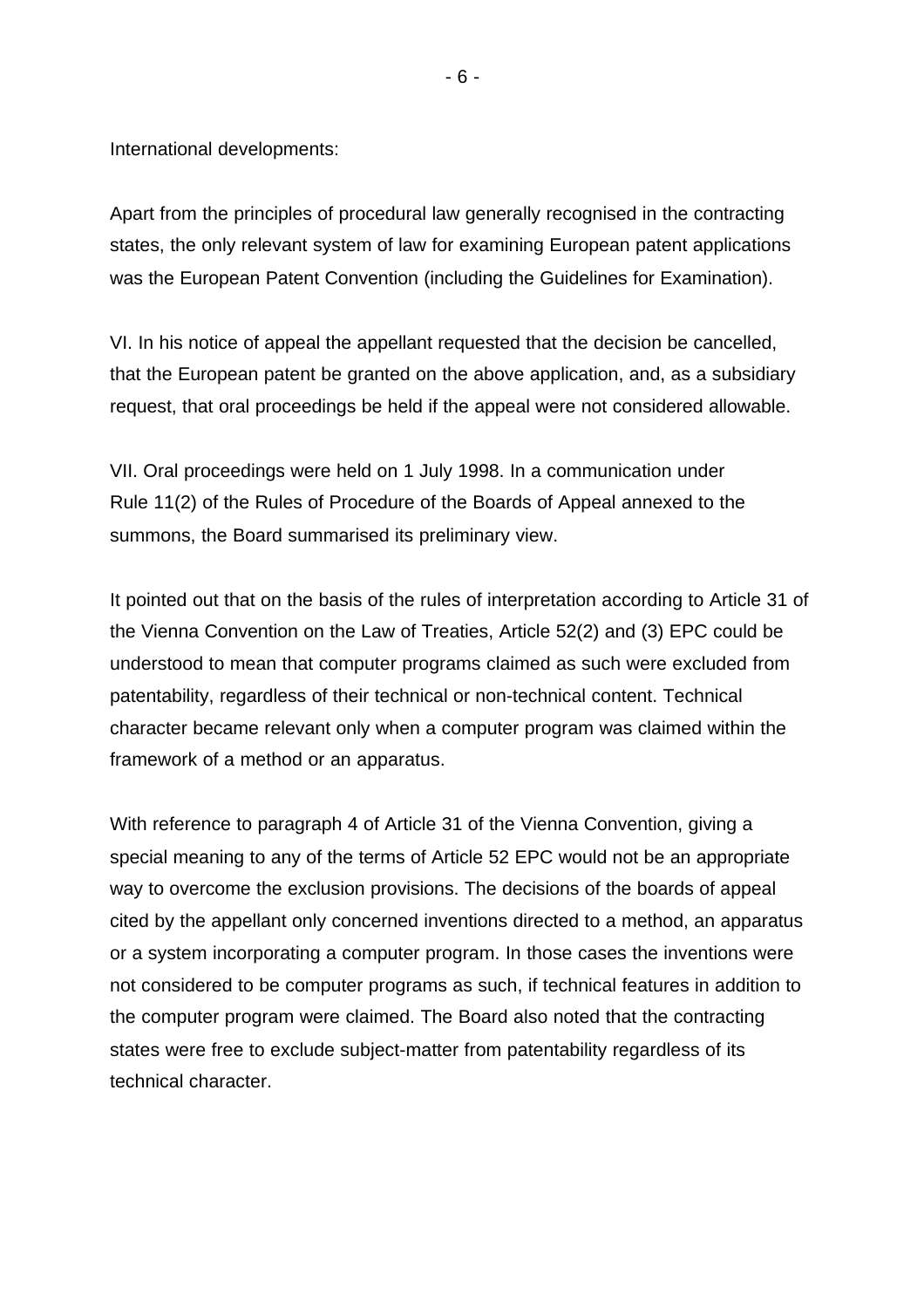Regarding the TRIPS Agreement, it was not clear whether this international treaty applied to the EPC at all. In addition, there was no indication that the member states of the TRIPS Agreement intended to include computer programs within the scope of patentable subject-matter.

VIII. The arguments of the appellant as submitted in writing and during the oral proceedings can be summarised as follows:

Chapter IV of the Guidelines cited by the examining division gave an over-broad and inconsistent interpretation of the EPC.

As ruled by the boards of appeal, for example in decisions T 208/84 (OJ 1987, 14, "Computer-related invention/VICOM") and T 6/83 (OJ 1990, 5, "Data processor network/IBM"), for an invention to be patentable under Article 52(1) to (3) EPC it only has to have a technical character, be novel, involve an inventive step and be industrially applicable.

The technical character of the invention according to the present application, which is essentially defined by the command sequence as specified in the stored program, was acknowledged by the examining division for the method and system of claims 1 and 14 respectively, and could not be lost for the sole reason that the invention was claimed in a different format, like the format of claims 20 and 21.

The term "invention", neither defined in the EPC nor understood uniformly in the contracting states, should be interpreted solely within the framework of the EPC.

In view of the technical problem and the technical solution required by Rules 27 and 29 EPC and the fact that the person skilled in the art is addressed in several provisions of the EPC, an invention must be understood to have a technical character in order to be patentable.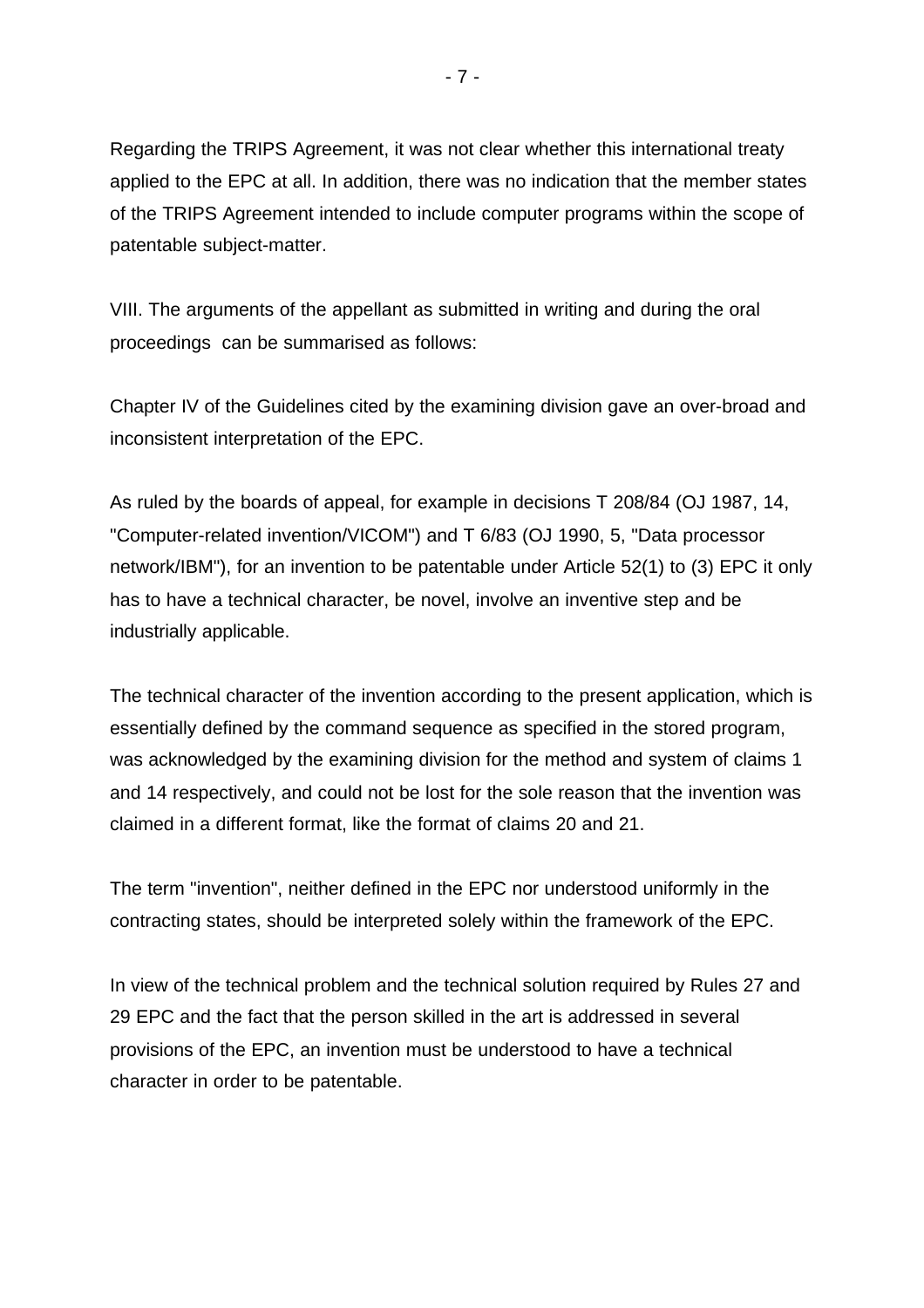Article 52(2)(c) EPC gives a non-exhaustive list of negative examples, including computer programs. Since this paragraph also mentions activities which are clearly outside the realm of technology, the exclusion of computer programs as such can only be understood as intending to exclude these programs to the same extent as these other activities, which all concern non-technical subject-matter. A "program as such" (excluded from patentability) would therefore in fact be a non-technical program.

A narrow interpretation of the exclusion provisions would also accord with the TRIPS Agreement. Although not directly applicable to the interpretation of the EPC, the Agreement is binding on all its member states and calls for an interpretation of the EPC which is compatible with it, in particular Article 27.

The Board's attention was also drawn to Article 10 of TRIPS, which concerns copyright protection for computer programs and compilations of data. The appellant argued that the fact that Article 10 is the only provision in TRIPS which mentions programs for computers and that it in that context only mentions copyright as a possible form of protection does not mean that protection of computer programs by patents would be excluded under TRIPS.

According to him there was no conflict between Articles 10 and 27: on the contrary, both forms of protective right may well co-exist for the same program, and each of these rights will serve its own purpose.

The technical character of an invention might result from its field of application, but might equally well result from using information technology to solve a problem in a non-technical field. Like the relationship between a plug and a socket, the technical interface between computer and program, as for example defined in present claims 20 and 21, ensures that the technical character of the method or system is maintained if the computer program is claimed by itself as a product.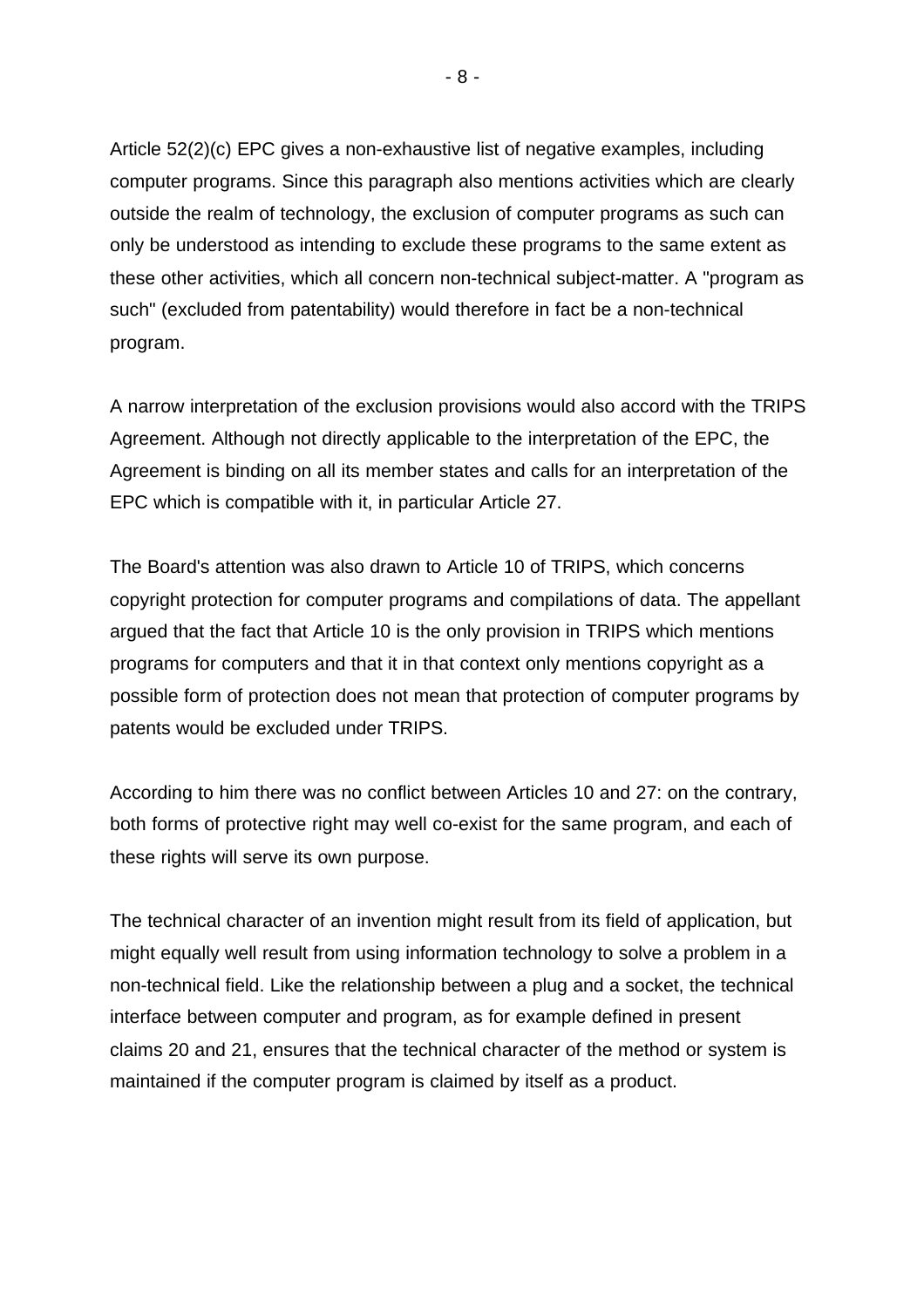### **Reasons for the decision**

### 1. *Requests*

The appellant requests the grant of a patent on the basis of claims 1 to 21, filed on 18 April 1997. The decision under appeal was based on the same request. According to that decision the patent application was refused for the sole reason that the subject-matter of claims 20 and 21 was considered as being excluded from patentability under Article 52(2) and (3) EPC.

The only question to be decided by the Board in this case, therefore, is whether the reason given by the examining division is correct.

### 2. *TRIPS*

2.1 To a large extent the Board shares the appellant's opinion about the significance of TRIPS with regard to the case under consideration.

However, for the time being it is not convinced that TRIPS may be applied directly to the EPC. Apart from any other considerations TRIPS is binding only on its member states. The European Patent Organisation itself is not a member of the WTO and did not sign the TRIPS Agreement.

2.2 Nor has the Board been able to find any justification under the Vienna Convention on the Law of Treaties for the direct application of TRIPS to the EPC.

Although, according to Article 4, the Vienna Convention, which was signed on 23 May 1969, but did not enter into force until 27 January 1980, is not applicable to the EPC, it has considerable authority and has frequently been cited by the boards of appeal when applying principles laid down in it. However, in the Board's opinion, Article 30, which deals with the "application of successive treaties relating to the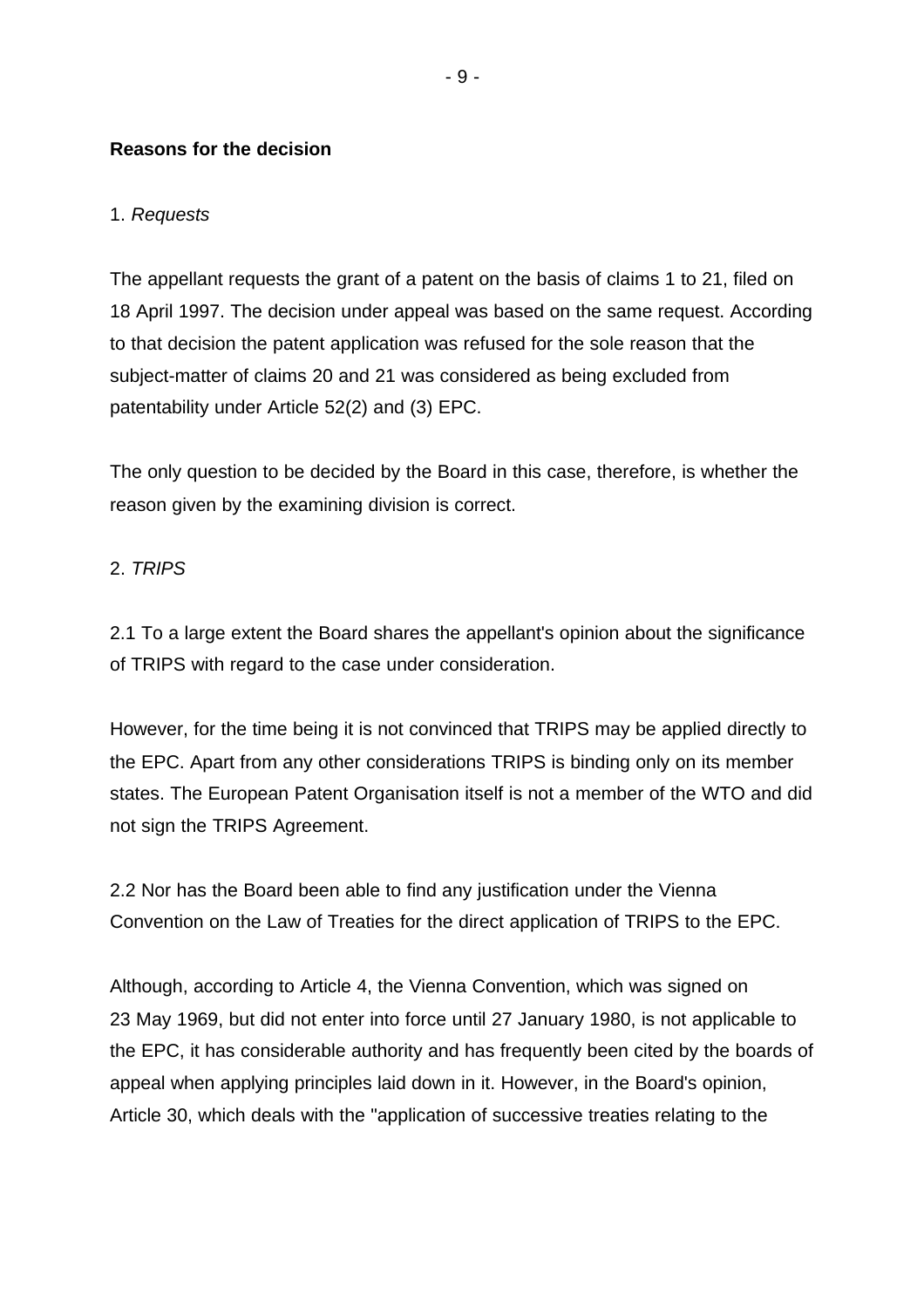same subject-matter", does not provide any justification for applying TRIPS to the EPC. For instance, there is not even full correspondence between the contracting states to the EPC and the member states of TRIPS, ie not all the contracting states to the EPC are simultaneously members of TRIPS.

2.3 But although TRIPS may not be applied directly to the EPC, the Board thinks it appropriate to take it into consideration, since it is aimed at setting common standards and principles concerning the availability, scope and use of trade-related intellectual property rights, and therefore of patent rights. Thus TRIPS gives a clear indication of current trends.

Article 27(1) TRIPS states that "patents shall be available for any inventions, whether products or processes, in all fields of technology, provided they are new, involve an inventive step and are capable of industrial application". This general principle, when considered together with the provisions pursuant to paragraphs 2 and 3 of Article 27 concerning exclusion from patentability (which, however, do not comprise any of the subject-matter mentioned in Article 52(2) EPC), can be correctly interpreted, in the Board's opinion, as meaning that it is the clear intention of TRIPS not to exclude from patentability any inventions, whatever field of technology they belong to, and therefore, in particular, not to exclude programs for computers as mentioned in and excluded under Article 52(2)(c) EPC.

2.4 The Board is fully aware that, according to Article 10(1) TRIPS, "computer programs, whether in source or object code, shall be protected as literary works under the Berne Convention (1971)". This provision does not, however, weaken the above conclusion that computer programs are patentable under TRIPS, as based on its Article 27. As correctly assumed by the appellant, the fact that Article 10 is the only provision in TRIPS which expressly mentions programs for computers and that copyright is the means of protection provided for by said provision does not give rise to any conflict between Articles 10 and 27 TRIPS. Copyright and protection by patents constitute two different means of legal protection which may, however, also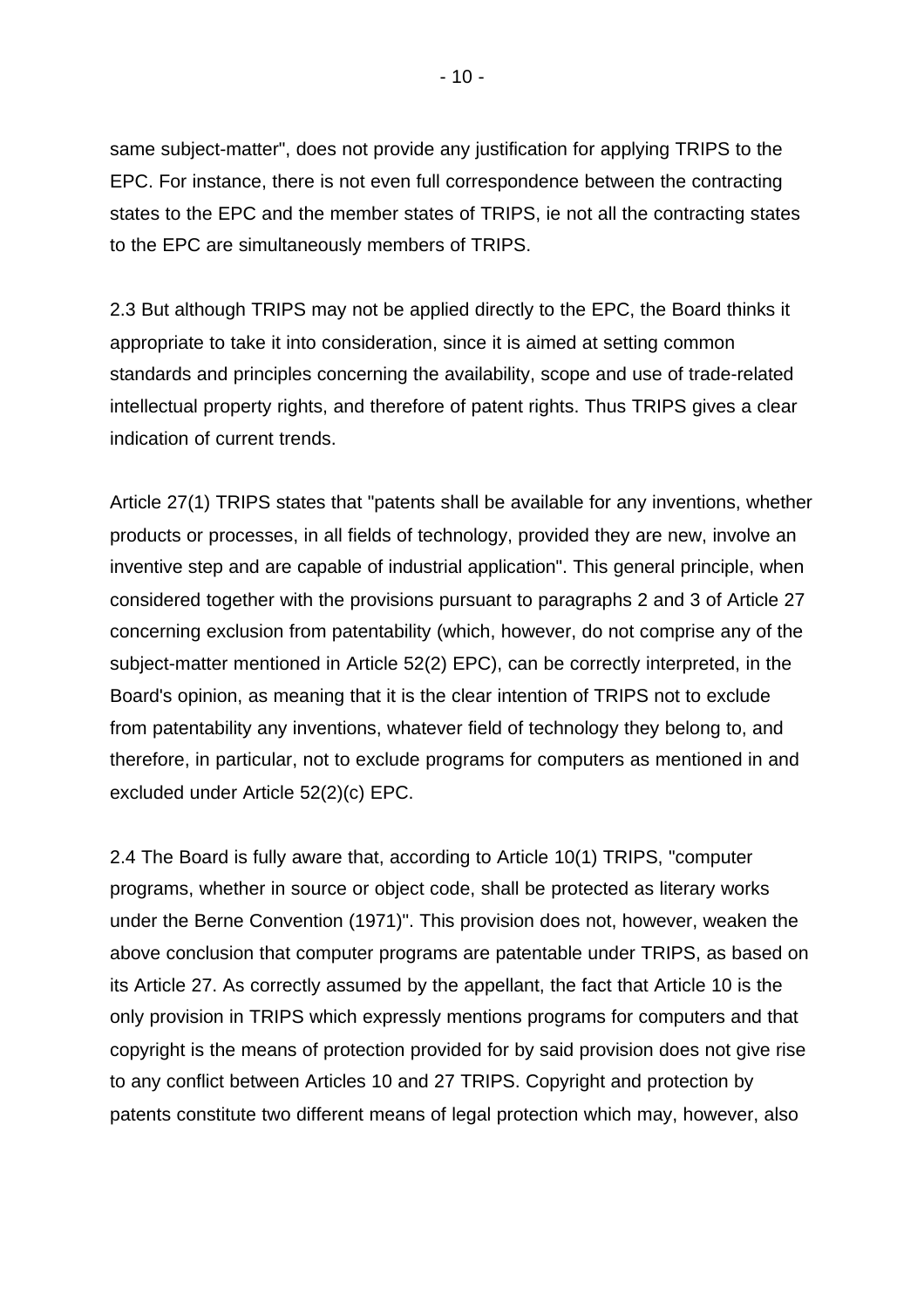cover the same subject-matter (eg programs for computers), since each of them serves its own purpose.

2.5 The appellant also referred to current practice in the US and Japanese patent offices and pointed out that, according to the recently revised guidelines for examination in both offices, claims for computer program products are now allowed. He did not go into further detail concerning the exact formulation of such claims.

The Board has taken due notice of these developments, but wishes to emphasise that the situation under these two legal systems (US, JP) differs greatly from that under the EPC in that it is only the EPC which contains an exclusion such as the one in Article 52(2) and (3).

2.6 Nevertheless, as pointed out by the appellant, these developments represent a useful indication of modern trends. In the Board's opinion they may contribute to the further highly desirable (world-wide) harmonisation of patent law.

3. The relevant source of substantive patent law

The outcome of the above considerations is that the only source of substantive patent law for examining European patent applications at this moment is the European Patent Convention. The examining division's conclusion in the decision under appeal that the EPC is the only relevant system of substantive patent law to be taken into account is therefore correct.

In applying the EPC the examining division relied on the Guidelines for Examination in the European Patent Office and thus only applied the interpretation of the EPC as given therein.

However, the Guidelines are not binding upon the boards of appeal. In particular, according to Article 23(3) EPC, "in their decisions the members of the Boards shall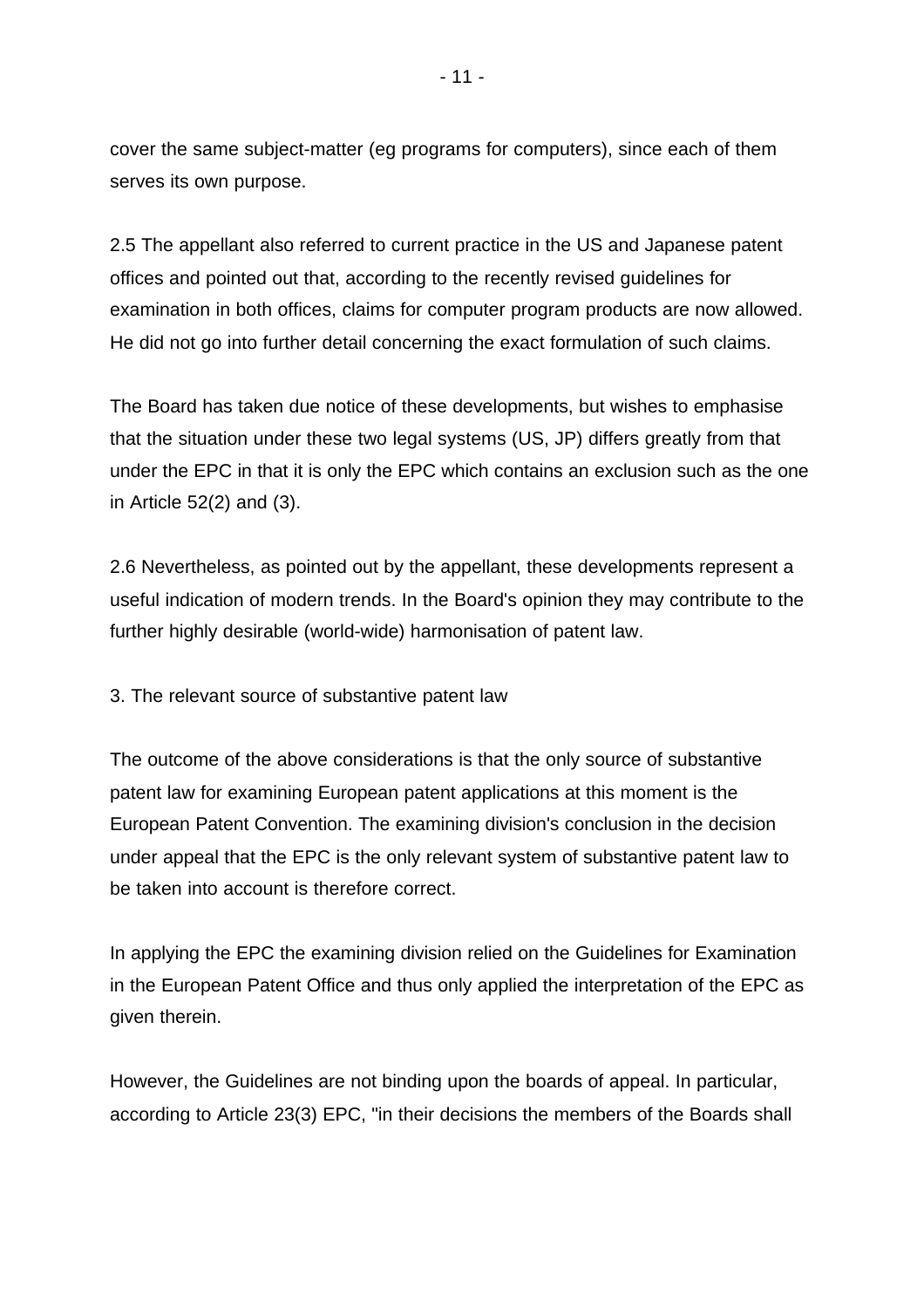not be bound by any instructions and shall comply only with the provisions of this Convention".

The Board will therefore now investigate what in its view would be the proper interpretation of the exclusion from patentability of programs for computers under Article 52(2) and (3) EPC.

# 4. *Exclusion under Article 52(2) and (3) EPC*

4.1 Turning to the exclusion clause itself, the Board notes the following:

Article 52(2)(c) EPC states that programs for computers shall not be regarded as inventions within the meaning of Article 52(1) EPC and are therefore excluded from patentability.

Article 52(3) EPC establishes an important limitation to the scope of this exclusion. According to this provision, the exclusion applies only to the extent to which a European patent application or a European patent relates to programs for computers "as such".

The combination of the two provisions (Article 52(2) and (3) EPC) demonstrates that the legislators did not want to exclude from patentability all programs for computers. In other words the fact that only patent applications relating to programs for computers as such are excluded from patentability means that patentability may be allowed for patent applications relating to programs for computers where the latter are not considered to be programs for computers as such.

4.2 In order to establish the scope of the exclusion from patentability of programs for computers, it is necessary to determine the exact meaning of the expression "as such". This may result in the identification of those programs for computers which,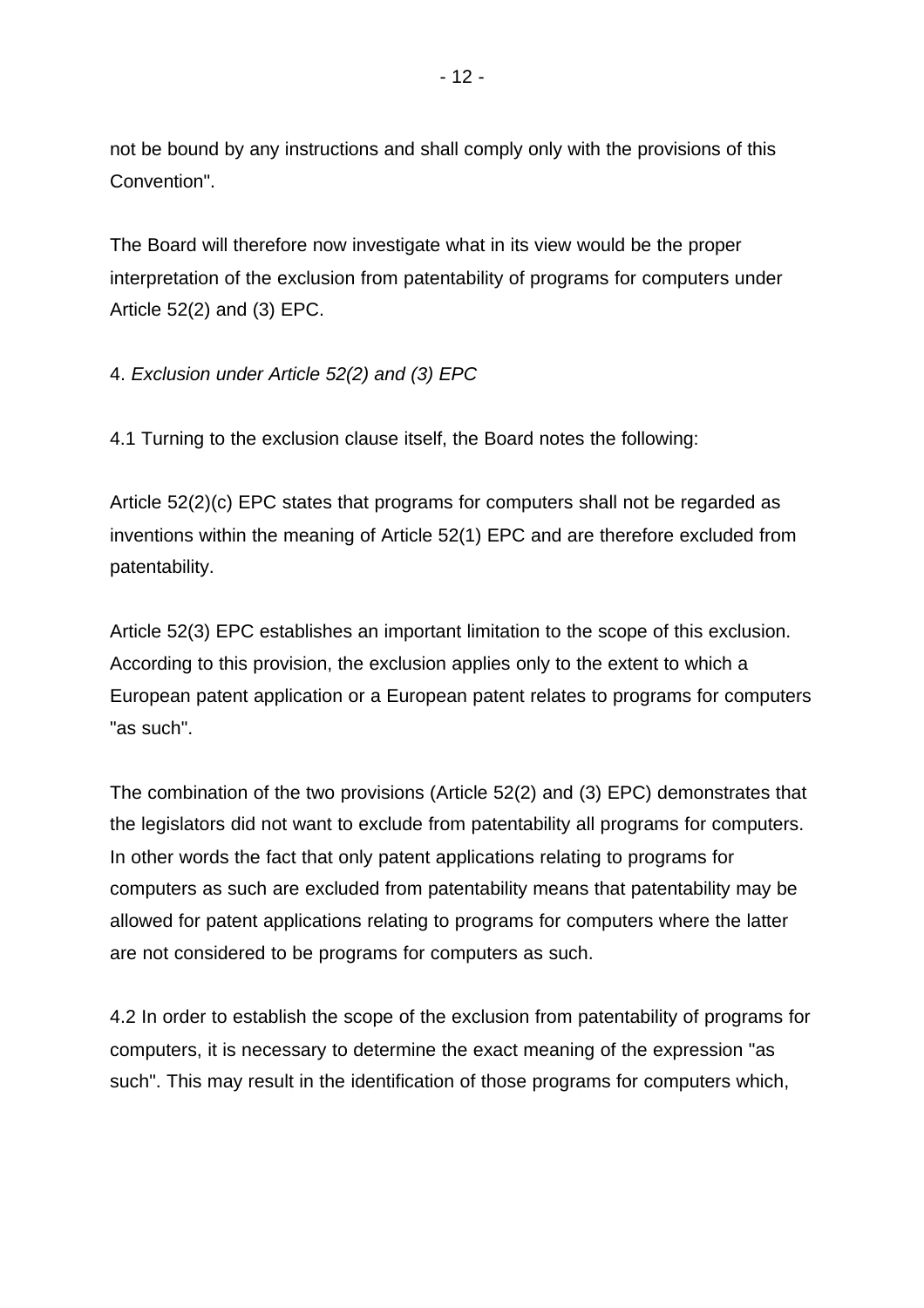as a result of not being considered programs for computers as such, are open to patentability.

5. *Interpretation of "as such"*

5.1 Within the context of the application of the EPC the technical character of an invention is generally accepted as an essential requirement for its patentability. This is illustrated, for instance, by Rules 27 and 29 EPC.

5.2 The exclusion from patentability of programs for computers as such (Article 52(2) and (3) EPC) may be construed to mean that such programs are considered to be mere abstract creations, lacking in technical character. The use of the expression "shall not be regarded as inventions" seems to confirm this interpretation.

5.3 This means that programs for computers must be considered as patentable inventions when they have a technical character.

5.4 This conclusion seems to be consistent with the three different provisions concerned:

(a) the exclusion from patentability provided for in Article 52(2) EPC;

(b) the general provision of Article 52(1) EPC, according to which European patents shall be granted for any inventions (therefore having technical features) which are susceptible of industrial application, which are new and which involve an inventive step;

(c) the provision of Article 52(3) EPC, which does not allow a broad interpretation of the scope of the exclusion.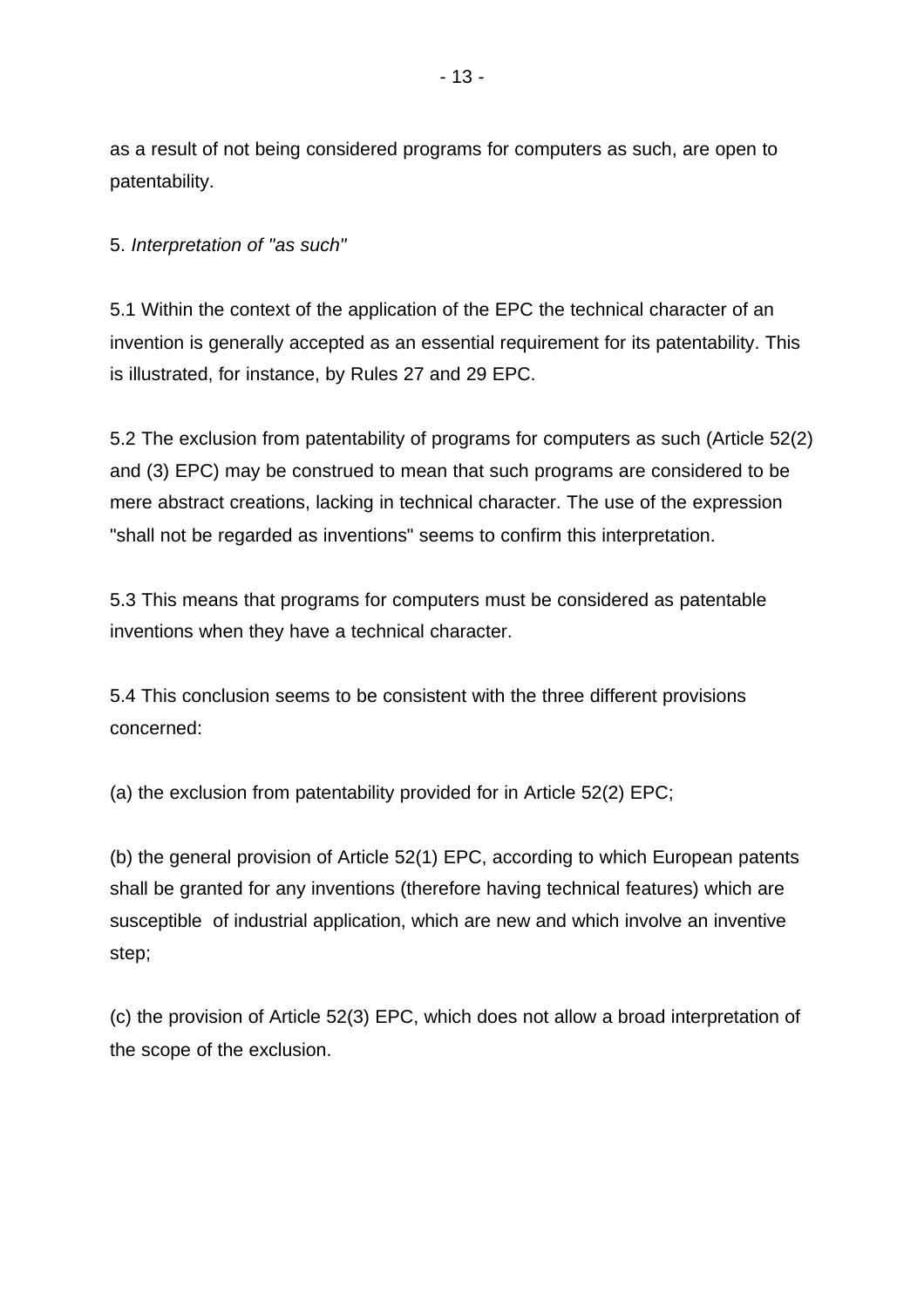5.5 The main problem for the interpretation of said exclusion is therefore to define the meaning of the feature "technical character", in the present case with specific reference to programs for computers.

## 6. *Technical character of programs for computers*

6.1 For the purpose of interpreting the exclusion from patentability of programs for computers under Article 52(2) and (3) EPC, it is assumed that programs for computers cannot be considered as having a technical character for the very reason that they are programs for computers.

6.2 This means that physical modifications of the hardware (causing, for instance, electrical currents) deriving from the execution of the instructions given by programs for computers cannot *per se* constitute the technical character required for avoiding the exclusion of those programs.

6.3 Although such modifications may be considered to be technical, they are a common feature of all those programs for computers which have been made suitable for being run on a computer, and therefore cannot be used to distinguish programs for computers with a technical character from programs for computers as such.

6.4 It is thus necessary to look elsewhere for technical character in the above sense: It could be found in the further effects deriving from the execution (by the hardware) of the instructions given by the computer program. Where said further effects have a technical character or where they cause the software to solve a technical problem, an invention which brings about such an effect may be considered an invention, which can, in principle, be the subject-matter of a patent.

6.5 Consequently a patent may be granted not only in the case of an invention where a piece of software manages, by means of a computer, an industrial process or the working of a piece of machinery, but in every case where a program for a computer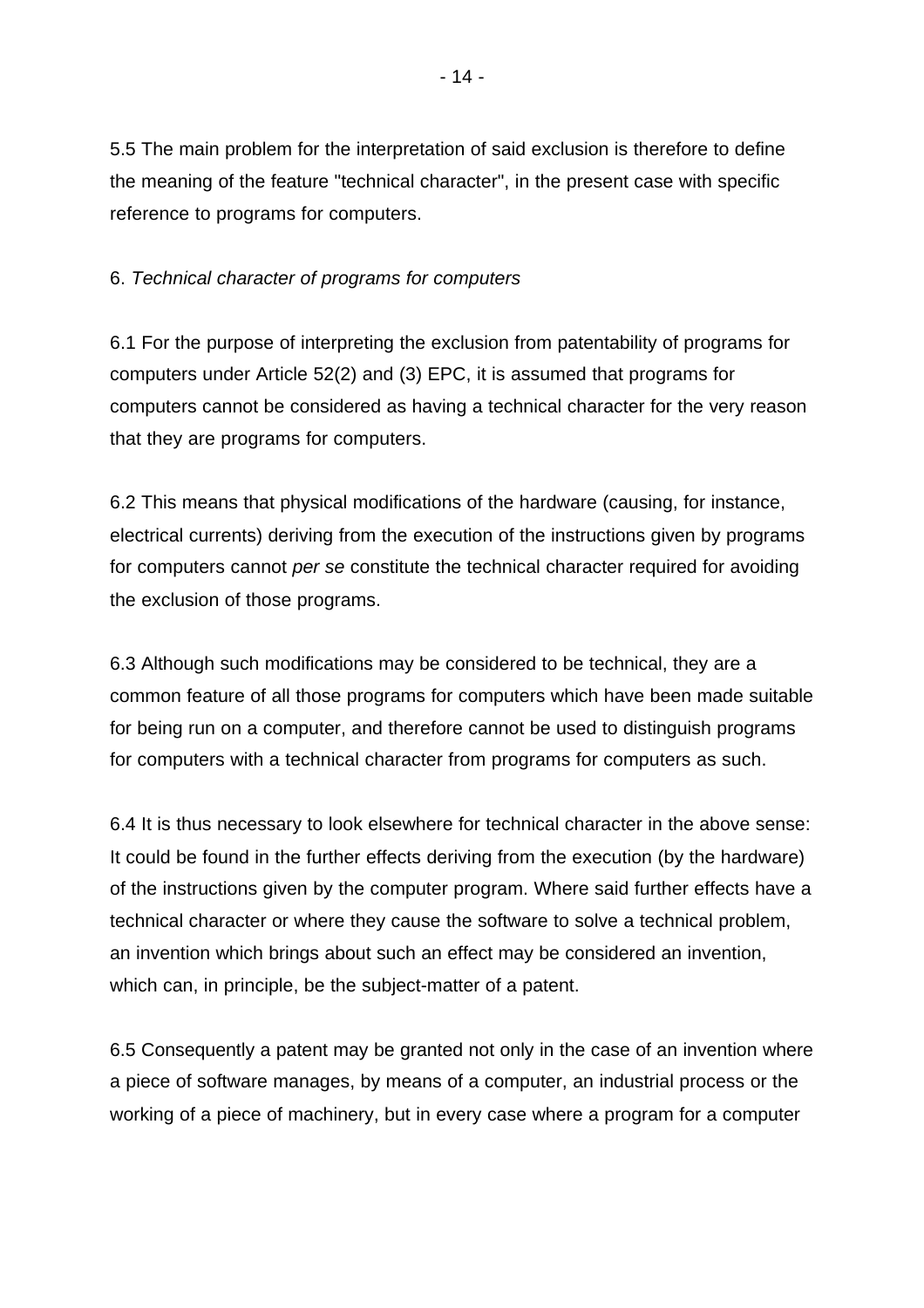is the only means, or one of the necessary means, of obtaining a technical effect within the meaning specified above, where, for instance, a technical effect of that kind is achieved by the internal functioning of a computer itself under the influence of said program.

In other words, on condition that they are able to produce a technical effect in the above sense, all computer programs must be considered as inventions within the meaning of Article 52(1) EPC, and may be the subject-matter of a patent if the other requirements provided for by the EPC are satisfied.

6.6 As already indicated in the previous paragraph, said technical effect may also be caused by the functioning of the computer itself on which the program is being run, ie by the functioning of the hardware of that computer. It is clear that in this situation too the physical modifications of the hardware deriving from the execution of the instructions given by the program within the meaning indicated under points 6.2 and 6.3 above cannot *per se* constitute the technical character required for avoiding exclusion.

In this case it is only said further technical effect which matters when considering the patentability requirements, and no importance should be attached to the specific further use of the system as a whole.

The expression "the system as a whole" means the hardware plus the software, that is the system consisting of the hardware as programmed in accordance with the program concerned (hardware + software).

## 7. *Case law of the boards of appeal of the EPO*

7.1 The considerations contained in reasons 4, 5 and 6 above are in line with the main stream in the case law of the boards of appeal of the EPO.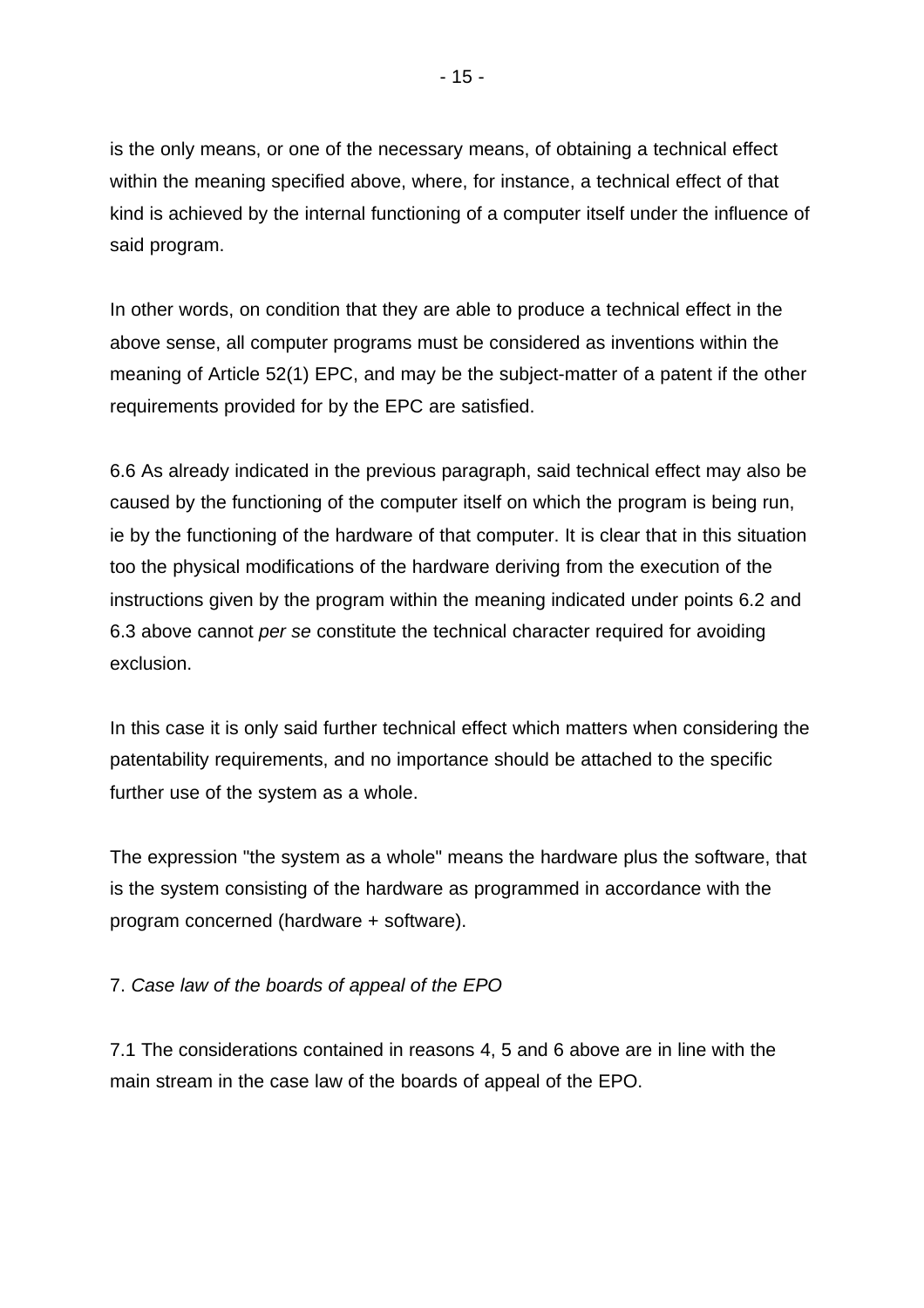As far as patentability is concerned the boards have so far required inventions to possess technical character. To the Board's knowledge there are no decisions in which a board of appeal has attributed a technical character to a computer program for the sole reason that the program is destined to be used in a technical apparatus, namely a computer.

This can be illustrated by one of the early decisions of the boards in this field, T 208/84 (OJ 1987, 14), "Computer-related invention/VICOM", as cited above. This invention in this case related to "A method of digitally processing images in the form of a two-dimensional data array ...", which made use of a mathematical method incorporated in a computer program run on an appropriate computer to do the said processing.

In this case it was held that the method according to the invention was not excluded from patentability, because it constituted a technical process which was carried out on a physical entity. This entity might be a material object but equally an image stored as an electric signal. Thus said method was neither a mathematical method as such nor a computer program as such.

7.2 The fact that the physical modifications of the hardware deriving from the execution of the instructions of a computer program cannot *per se* constitute the technical character of programs for computers as required for the purpose of avoiding their exclusion from patentability under Article 52(2)(c) and (3) EPC, is demonstrated for example by decision T 22/85 (OJ 1990, 12), "Document abstracting and retrieving/IBM", according to which the said physical modifications of the hardware cause electrical currents.

7.3 A typical example of an invention which concerns the internal functioning of a computer caused by the programs running on it was the subject of decision T 769/92 (OJ 1995, 525), "General-purpose management system/SOHEI", according to which the fact that technical considerations were required in order to arrive at the invention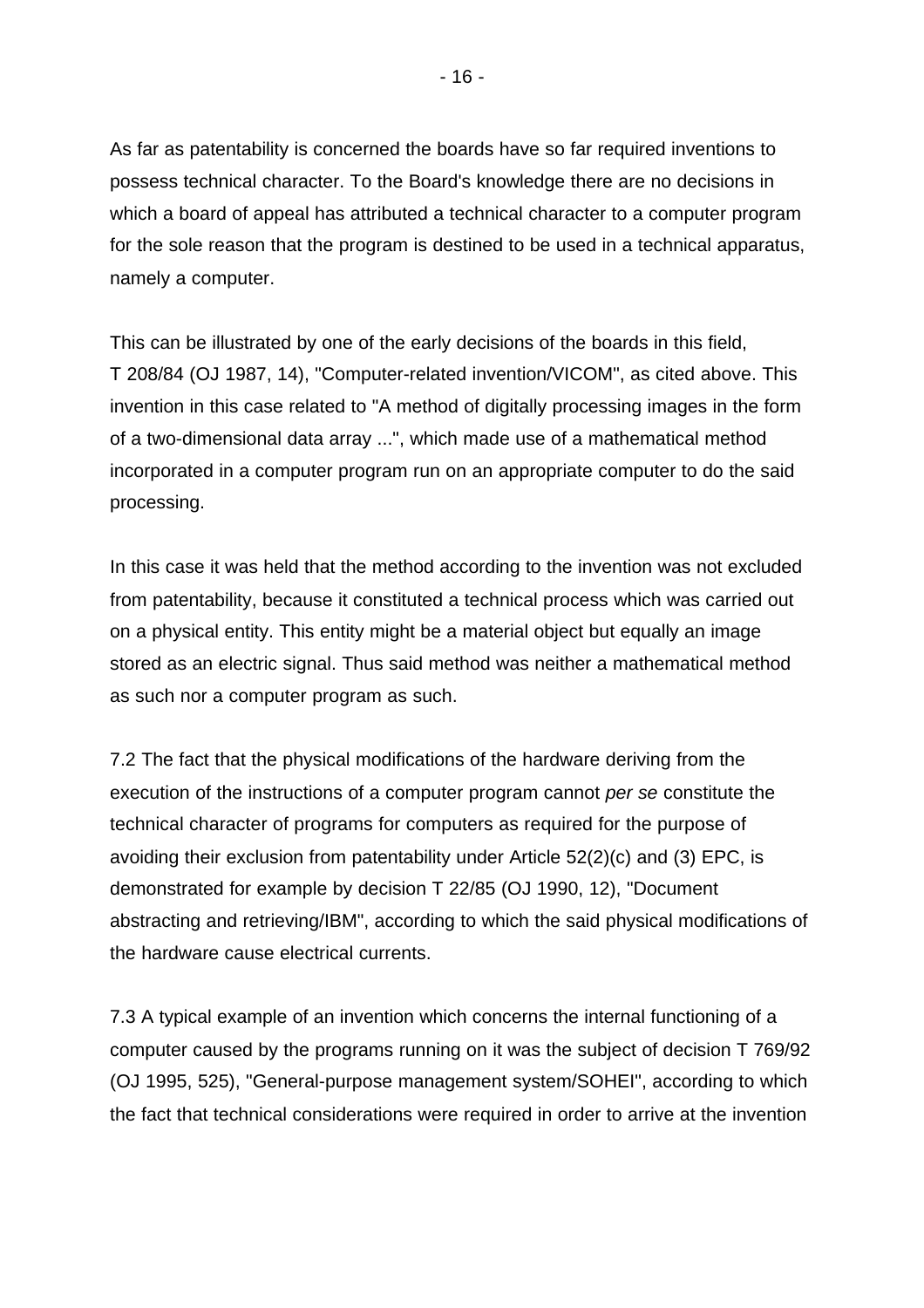was considered to lend sufficient technical character to the invention as claimed for it to avoid exclusion from patentability under Article 52(2)(c) and (3), whereas no importance was attributed to the specific use of the system as a whole.

7.4 The basic idea of the invention resides in the computer program.

Of particular importance to the present case is the fact that, according to the case law of the boards of appeal, a claim directed to the use of a computer program for the solution of a technical problem cannot be regarded as seeking protection for the program as such within the meaning of Article 52(2)(c) and (3) EPC, even if the basic idea underlying the invention may be considered to reside in the computer program itself, as illustrated for example by decisions T 208/84 (OJ 1987, 14),"Computer-related invention/VICOM", as cited above, and T 115/85 (OJ 1990, 30), "Computer-related invention/IBM".

The case law thus allows an invention to be patentable when the basic idea underlying the invention resides in the computer program itself.

8. The Board takes this opportunity to point out that, for the purpose of determining the extent of the exclusion under Article 52(2) and (3) EPC, the said "further" technical effect may, in its opinion, be known in the prior art.

Determining the technical contribution an invention achieves with respect to the prior art is therefore more appropriate for the purpose of examining novelty and inventive step than for deciding on possible exclusion under Article 52(2) and (3).

## 9. *Claim for a computer program product*

9.1 As already pointed out under reason 1, the only question to be decided in this appeal is whether the subject-matter of claims 20 and 21 is excluded from patentability under Article 52(2) and (3) EPC. These claims are directed to a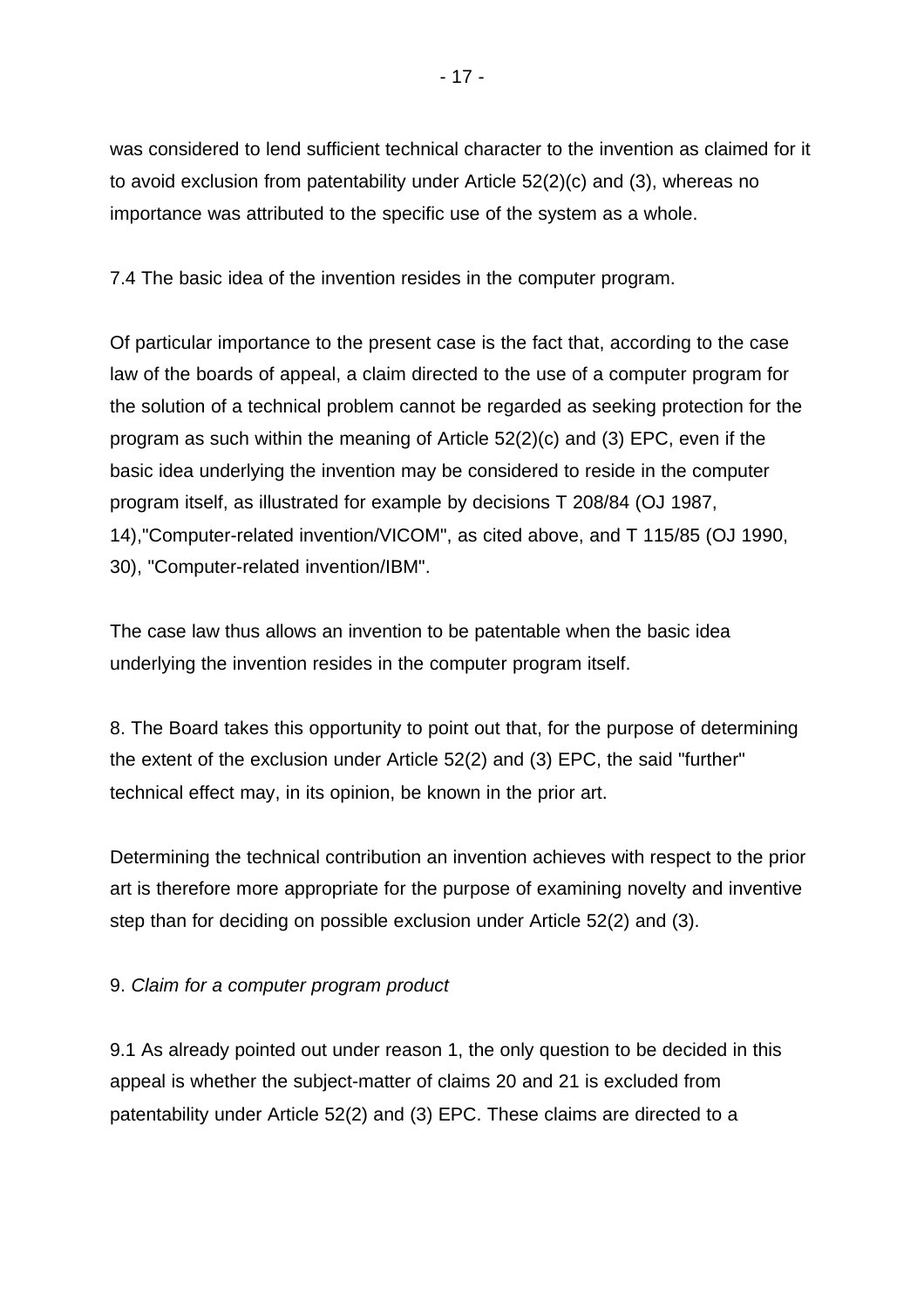computer program product and have to be examined from the point of view of what may be called "the further technical effect", which, if present, may lead to the subject-matter not being excluded under Article 52(2) and (3) EPC.

9.2 Such products normally comprise a set of instructions which, when the program is loaded, makes the hardware execute a specific procedure producing a particular result.

9.3 It is self-evident that in this instance the basic idea underlying the invention resides in the computer program. It is also clear that, in such a case, the hardware on which the program is intended to run is outside the invention, ie the hardware is not part of the invention. It is the material object on which the physical changes carried out by running the program take place.

Furthermore, it is clear that if, for instance, the computer program product comprises a computer-readable medium on which the program is stored, this medium only constitutes the physical support on which the program is saved, and thus constitutes hardware.

9.4 Every computer program product produces an effect when the program concerned is made to run on a computer. The effect only shows in physical reality when the program is being run. Thus the computer program product itself does not directly disclose the said effect in physical reality. It only discloses the effect when being run and consequently only possesses the "potential" to produce said effect.

This effect may also be technical in the sense explained in reason 6, in which case it constitutes the "further technical effect" mentioned there. This means that a computer program product may possess the potential to produce a "further" technical effect.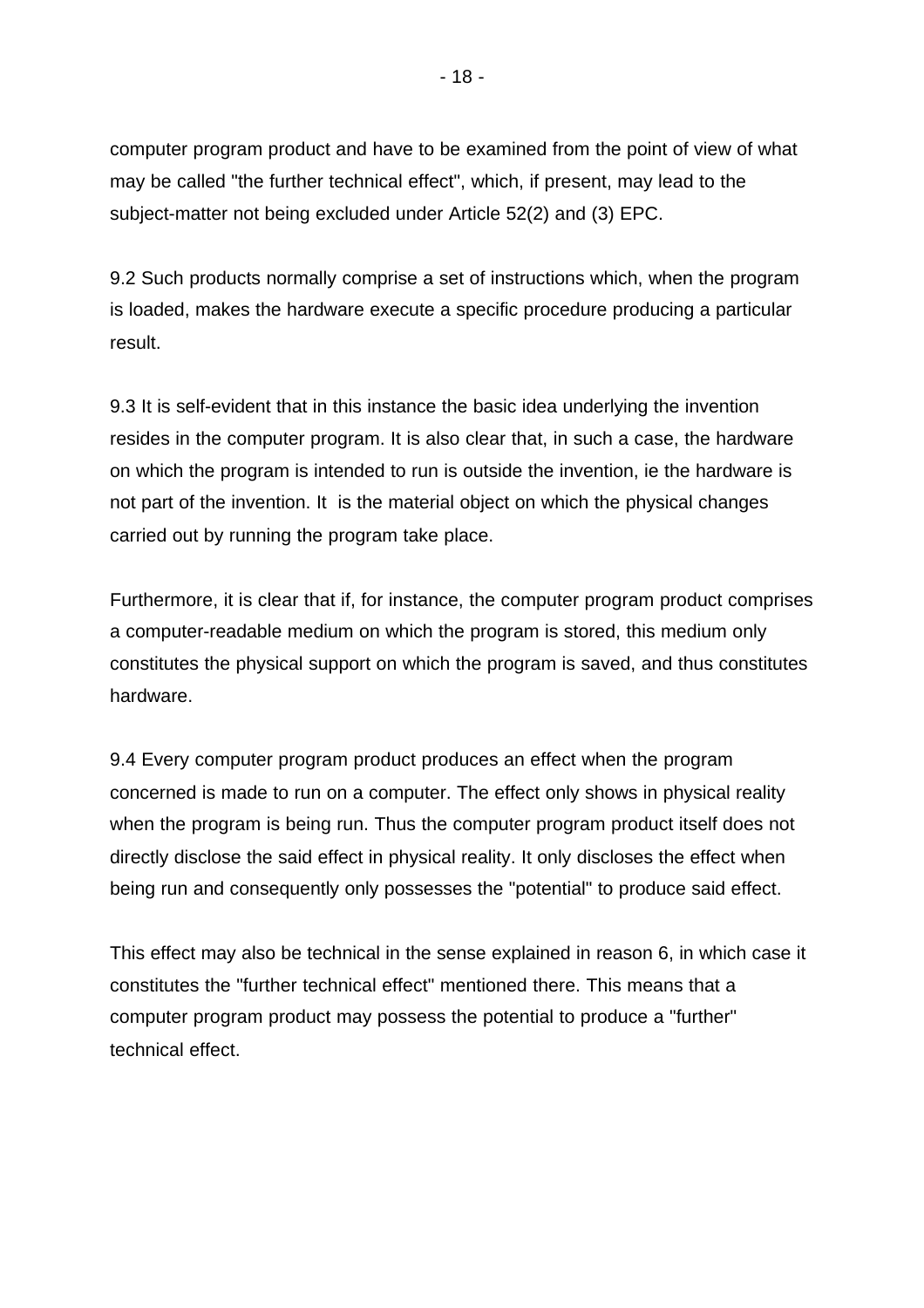Once it has been clearly established that a specific computer program product, when run on a computer, brings about a technical effect in the above sense, the Board sees no good reason for distinguishing between a direct technical effect on the one hand and the potential to produce a technical effect, which may be considered as an indirect technical effect, on the other hand.

A computer program product may therefore possess a technical character because it has the potential to cause a predetermined further technical effect in the above sense. According to the above, having technical character means not being excluded from patentability under the "as such" provision pursuant to Article 52(3) EPC.

This means that a computer program product having the potential to cause a predetermined further technical effect is, in principle, not excluded from patentability under Article 52(2) and (3).

Consequently, computer program products are not excluded from patentability under all circumstances.

9.5 In contrast to the reasons given in the decision under appeal, the Board has derived the technical character of the computer program product from the potential technical effect the program possesses, which effect is set free and may reveal itself when the program is made to run on a computer.

9.6 A computer program product which (implicitly) comprises all the features of a patentable method (for operating a computer, for instance) is therefore in principle considered as not being excluded from patentability under Article 52(2) and (3) EPC.

It is self-evident that a claim to such a computer program product must comprise all the features which assure the patentability of the method it is intended to carry out when being run on a computer. When this computer program product is loaded into a computer, the programmed computer constitutes an apparatus which in turn is able to carry out the said method.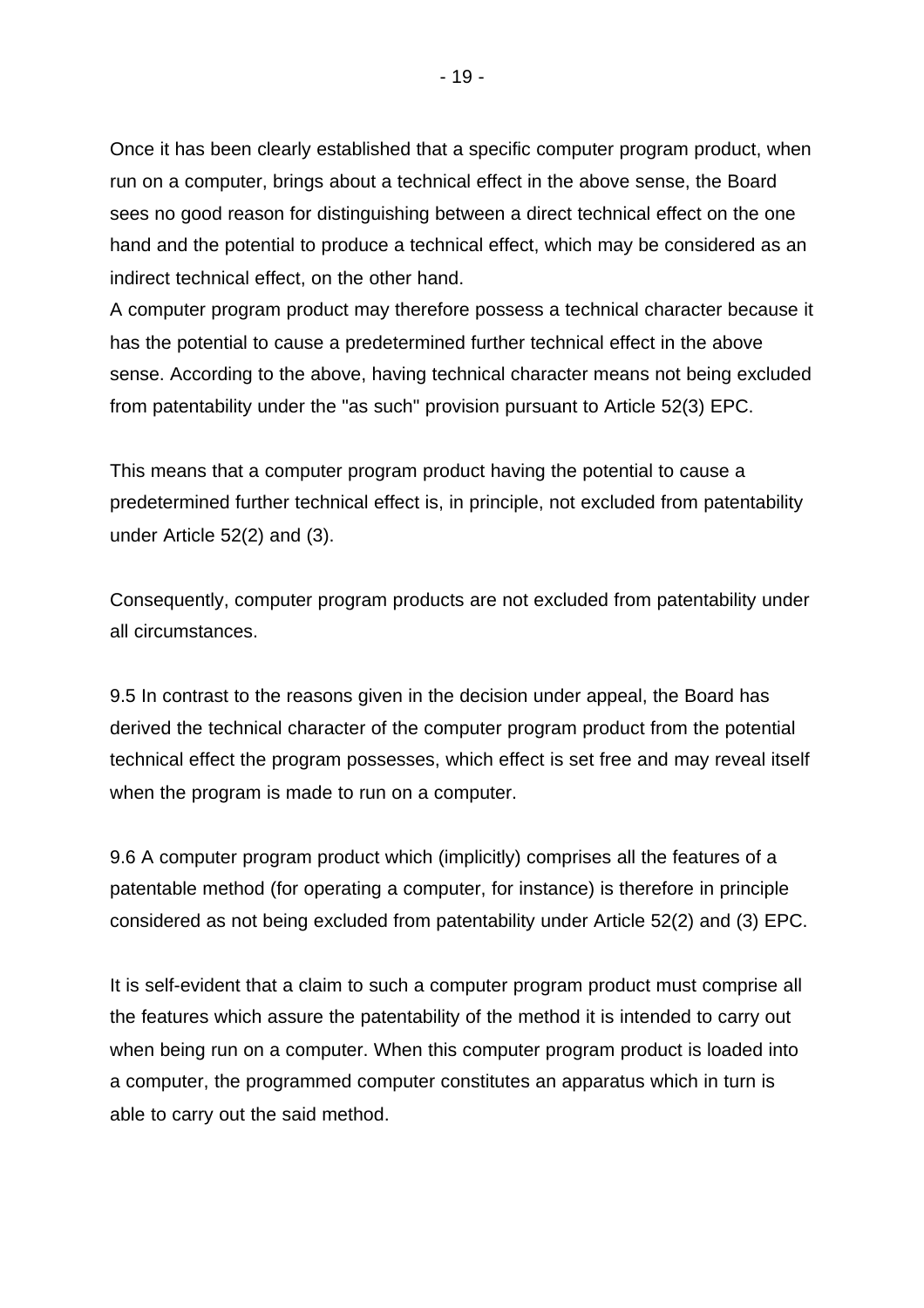Wording the claim for a computer program product in this way also ensures that, when the hardware works according to its predetermined procedures, its internal physical changes carried out by the program are not relevant *per se* for determining whether an invention (as claimed) is patentable (see, for example, T 22/85, OJ 1990, 12, "Document abstracting and retrieving/IBM", already cited and discussed under reasons, 7.2).

9.7 Given that, according to the above, in the Board's opinion a further technical effect is necessary, deriving from the execution of the program, such a requirement will be satisfied when the claim is formulated as specified above.

Such a claim contains functional features and its scope is defined in terms of the function performed by the computer program as described in that claim.

9.8 The present decision is further supported by the reasons given in the "VICOM" decision under reasons, 16, third and last paragraph, where the Board found that: "Finally, it would seem illogical to grant protection for a technical process controlled by a suitably programmed computer but not for the computer itself when set up to execute the control". In other words, it would seem illogical to grant a patent for a method but not for the apparatus adapted for carrying out the same method. By analogy, the present Board finds it illogical to grant a patent for both a method and the apparatus adapted for carrying out the same method, but not for the computer program product, which comprises all the features enabling the implementation of the method and which, when loaded in a computer, is indeed able to carry out that method.

#### 10. *Interpretation according to the Vienna Convention*

10.1 The Board has analysed some aspects of the meaning of the expression "computer programs as such", with the emphasis on the "as such", and has arrived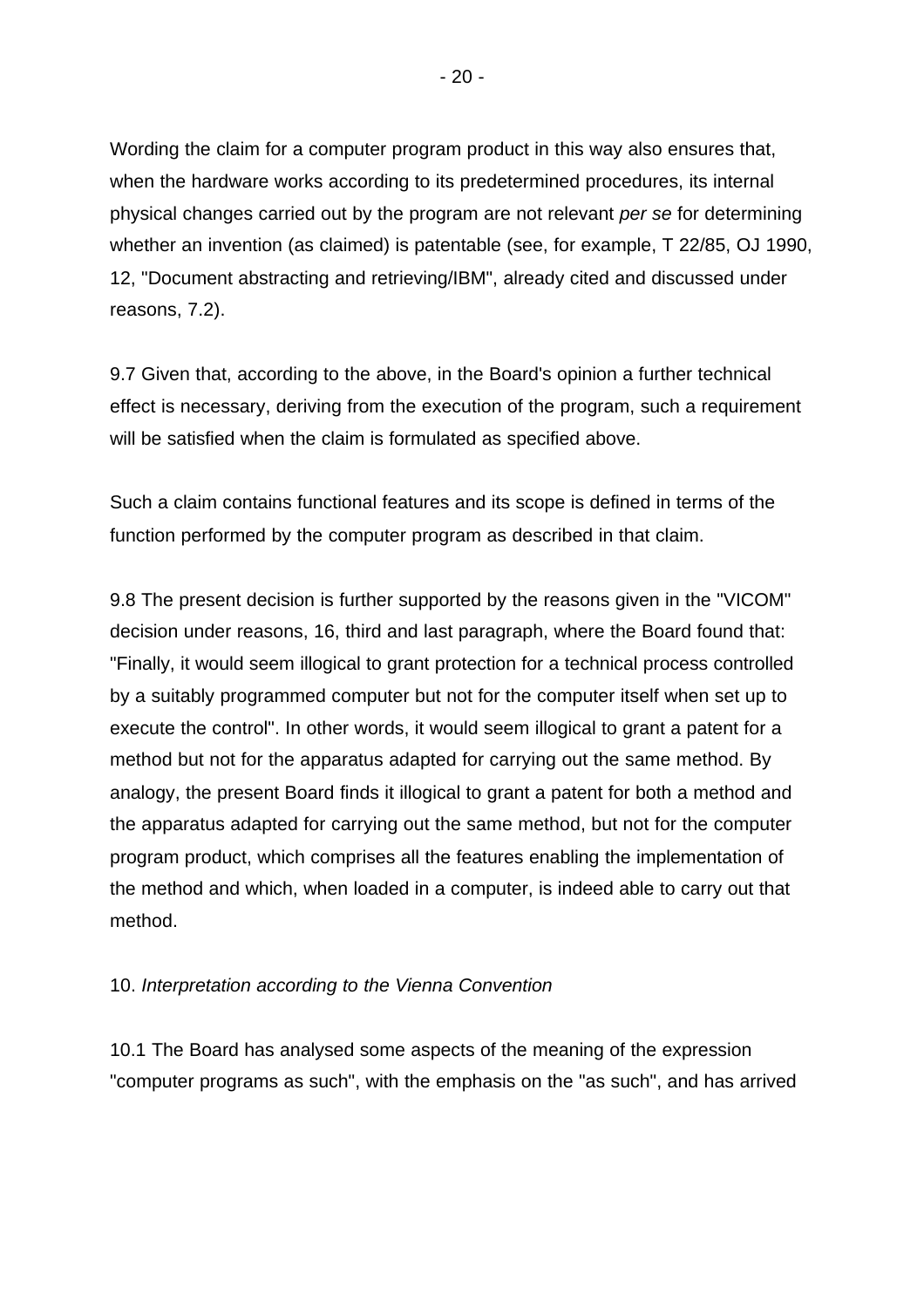at the conclusion that a computer program product is not excluded from patentability

if it possesses the potential to bring about a "further" technical effect.

Returning to the Vienna Convention, Article 31, "General rule of interpretation", states in paragraph 1 that "A treaty shall be interpreted in good faith in accordance with the ordinary meaning to be given to the terms of the treaty in their context and in the light of its object and purpose", and in paragraph 4 that "A special meaning shall be given to a term if it is established that the parties so intended".

10.2 The Board is of the opinion that the interpretation given above to the exclusion of computer programs as such under Article 52(2)(c) and (3) EPC is in full agreement with the provisions of the Vienna Convention cited here.

In particular, the object and purpose of the EPC is the grant of patents for inventions and thus to promote technical progress by giving proper protection to these inventions. With this in mind, the Board has arrived at its interpretation in the light of developments in information technology. This technology tends to penetrate most branches of society and leads to very valuable inventions. In its interpretation the Board has in its view not gone beyond the ordinary meaning given to the terms of the EPC. The meaning it has attributed to the expression "as such" in Article 52(3) EPC is, in its opinion, not a special meaning within the meaning of Article 31(4) Vienna Convention, which would have required the consent of the parties to the EPC.

#### 11. *Further case law of the boards*

11.1 Furthermore, the Board wishes to point out that it is aware of the fact that, according to the case law of the boards of appeal and in particular according to that of the present Board, although composed differently, the view was taken on a number of occasions that exclusion under Article 52(2)(c) and (3) EPC applied to all computer programs, independently of their contents, that is, independently of what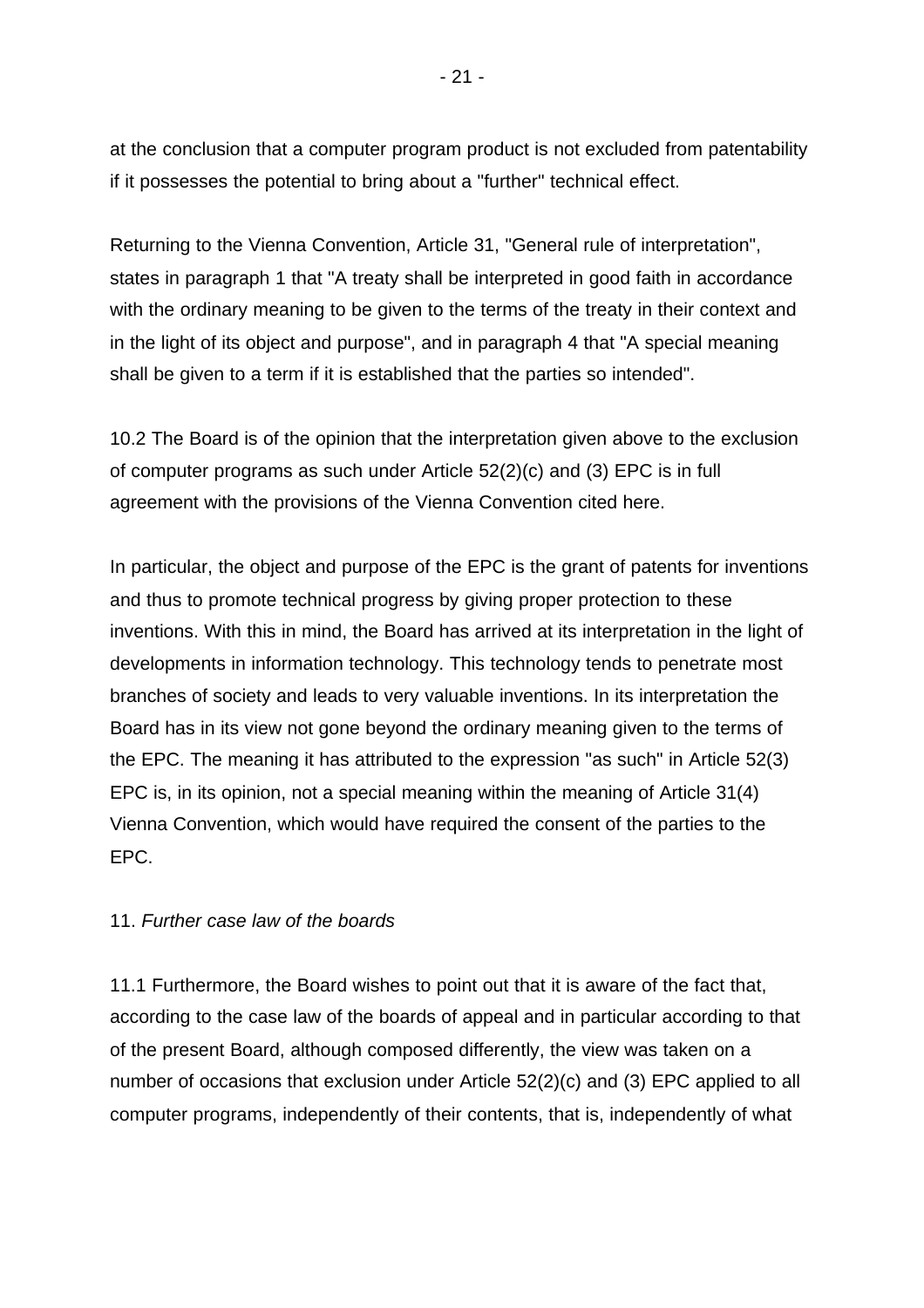the program could do or perform when loaded into an appropriate computer. To make a distinction between programs with a technical character and those with a non-technical character, as is the case here, would not be allowed under such reasoning.

11.2 Examples of such reasoning may be found for instance in decisions T 26/86 (OJ 1988, 19, "X-ray apparatus/KOCH & STERZEL", reasons, 3.1), T 110/90 (OJ 1994, 557, "Editable document form/IBM", reasons, 5), T 164/92 (OJ 1995, 305,"Electronic computer components/ROBERT BOSCH", reasons, 4) and T 204/93 (unpublished, "System for generating software source code/ATT", reasons, 3.13).

11.3 However, it should also be noted that neither of the cited decisions nor, to the knowledge of the Board, any other decision of the boards of appeal deals with a claim directed to a computer program product as in present claims 20 and 21.

This means that the question to be decided upon in the present appeal has not been answered earlier by the boards of appeal. Strictly speaking, the cited reasonings may therefore be considered to constitute obiter dicta and not ratio decidendi.

11.4 However, in some cases reasonings of the type cited have played at least prima facie a predominant role in reaching the decision concerned (see, for example, T 204/93, mentioned above, unpublished, "System for generating software source code/ATT", reasons, 3.13).

Consequently, the Board feels obliged to comment on this case.

11.4.1 Reason 3.13 states that computer programs may be useful, or applicable to practical ends, and that, for instance, a computer may control, under control of a program, a technical process, and that in accordance with the case law, such a technical process may be patentable. However, it also states that computer programs as such, independent of such an application, are not patentable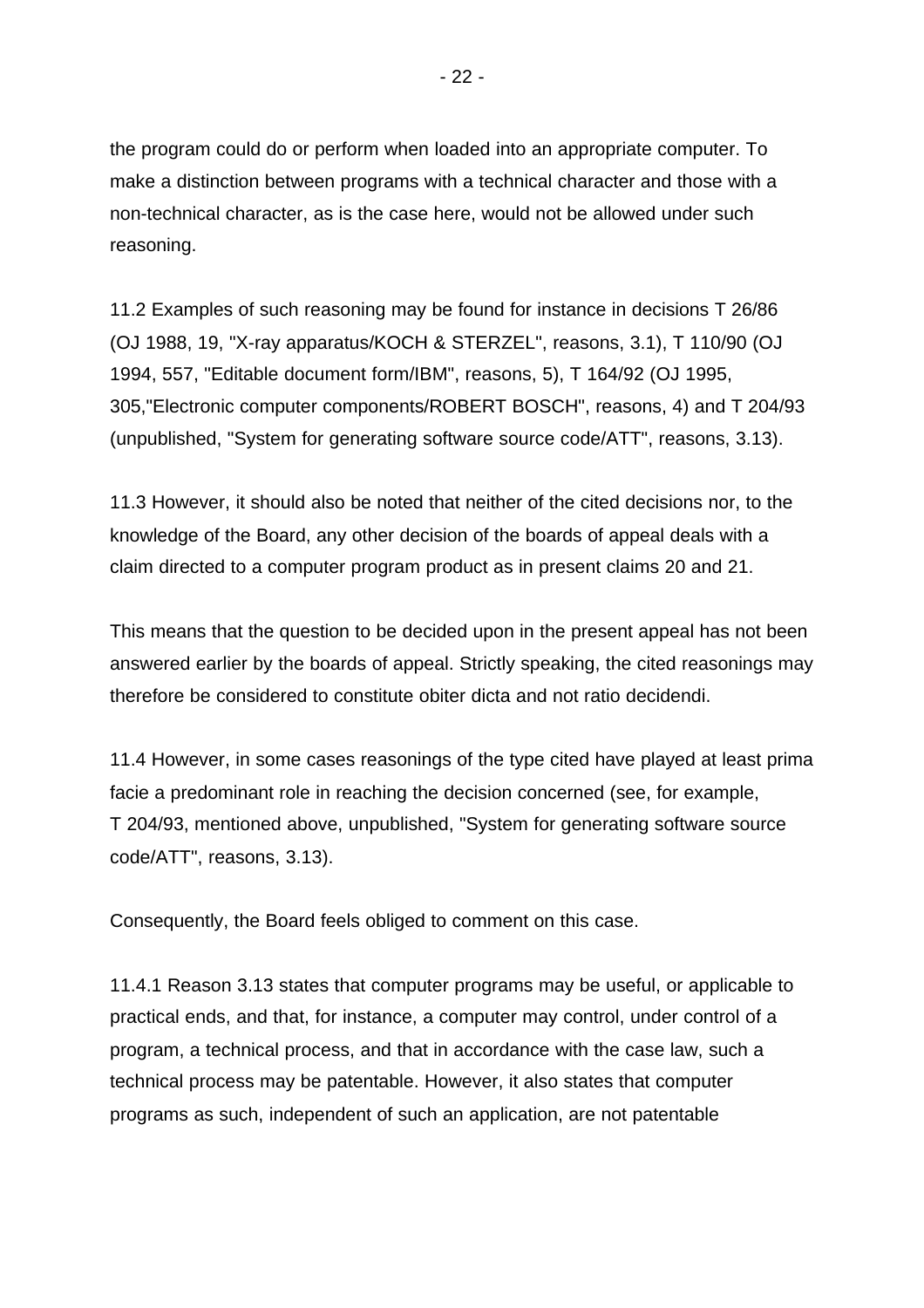irrespective of their content, even if that content happens to be such as to make it useful, when run, for controlling a technical process.

11.4.2 The Board ruled that, "similarly", a programmer's activity of programming was, "as a mental act", not patentable, irrespective of whether the resulting program could be used to control a technical process, and that automating that activity in a way which did not involve any unconventional means did not render that programming method patentable either, independently of the content of the resulting program.

11.4.3 Finally, it is stated in reason 4.4: "It is furthermore not necessary to consider whether claim 5 would be disallowed anyway for the reason that Article 64(2) EPC would extend the protection conferred by that method claim to the product directly obtained by such process, namely programs for computers, which extended protection would seem to contravene the explicit provision that programs for computers as such are excluded from patent protection according to Article 52(2) and (3) EPC".

11.4.4 The present Board concludes from this summary that the real, objective reasons given in the above decision were that a programmer's activity of programming constituted a mental act excluded as such under Article 52(2)(c) and (3) EPC, but that the word "similarly" clearly implied that the activity of programming was excluded from patentability also, because of the exclusion of computer programs, and that automating that activity (eg by means of a computer program) did not involve any unconventional means which were able to overcome the exclusion, which, in the end, apparently was based on a combination of the exclusions of schemes, rules and methods for performing mental acts and of computer programs, both as such, under Article 52(2)(c) and (3) EPC.

11.5 The present Board concludes from all this that, although the present decision may be based on a slightly different approach in thinking and reasoning than the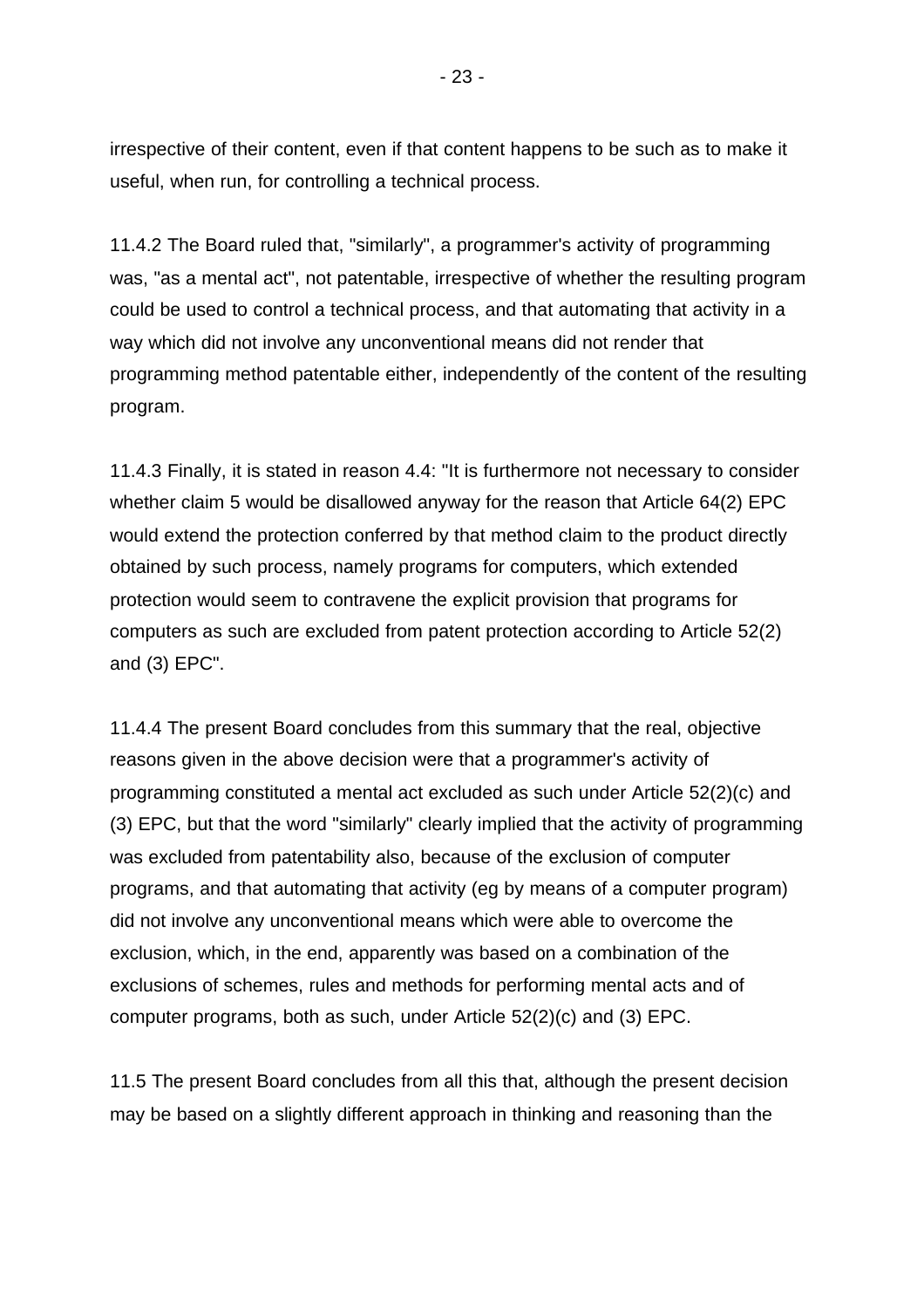case law of the boards of appeal of the EPO, it does not go directly against the existing case law when that case law is considered in the light of what was decided in the decisions concerned.

However, the Board wishes to distinguish the cited decision T 204/93, in so far as the latter purports to exclude all computer programs as such, ie irrespective of their contents.

### 12. *The exact wording of the claims*

12.1 The examining division was of the opinion that claims 1 to 19 met the provisions of the EPC.

As indicated above under the circumstances there is no need for the Board to verify this finding, since these claims are not the subject of this appeal. However, the Board wishes to comment briefly on their wording.

Claims 1 and 14 are the independent claims of this set of claims. They are worded in functional terms and belong to different categories of claim. Claim 1 is a claim for a method for resource recovery in a computer system (method claim or process claim). Claim 14 is a claim for a computer system (apparatus claim or device claim) and it is assumed that claim 14 constitutes a system (an apparatus or device) for carrying out the method of claim 1.

If the Board's assumptions are correct, then although the two claims belong to different categories, there would nevertheless be unity of invention under Article 82 EPC, and the allowability as considered by the examining division of a claim for a method and a claim for an apparatus adapted for carrying out the same method would conform with the established case law of the boards of appeal, since, as mentioned above, according to the cited "VICOM" decision it would be illogical to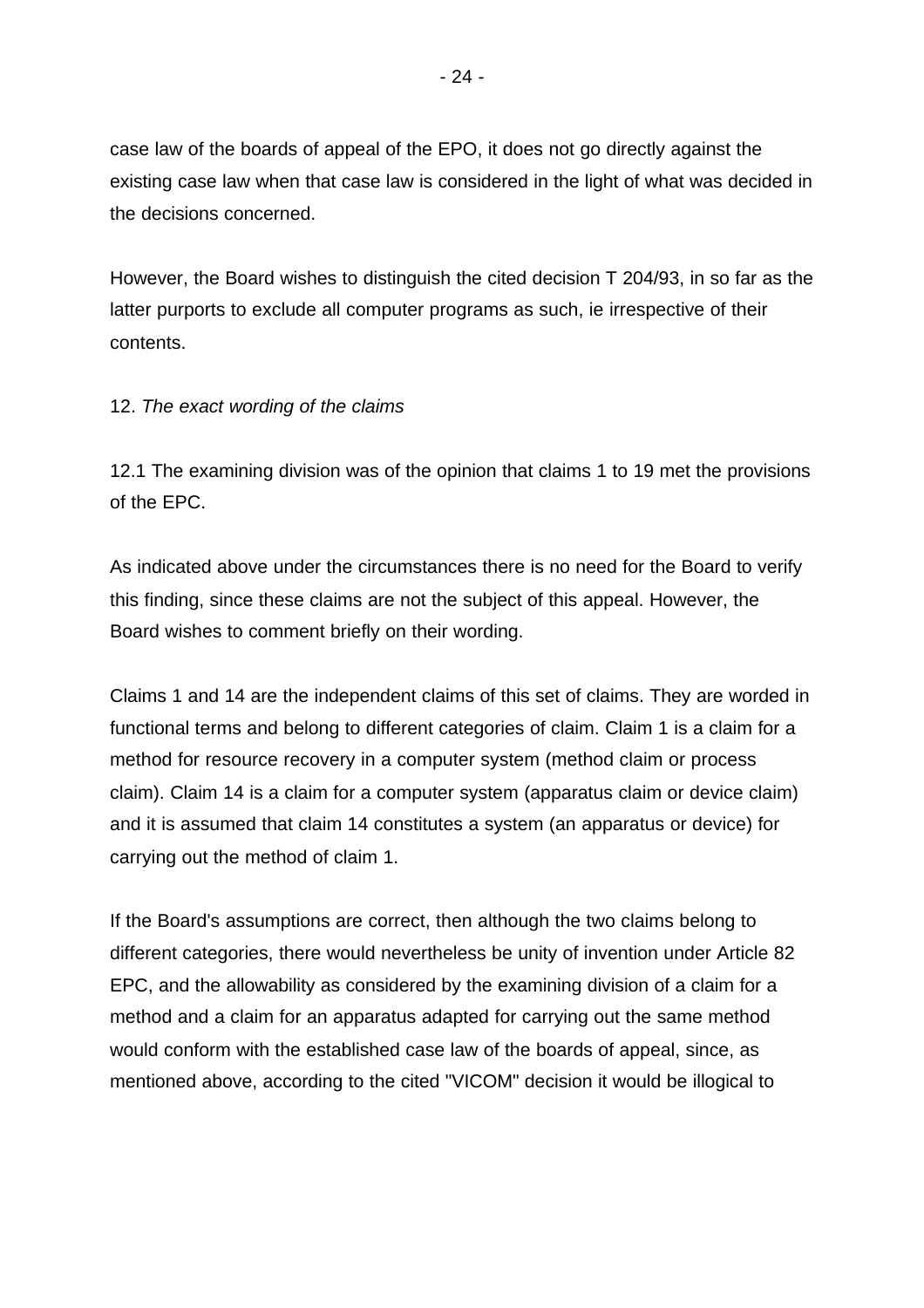grant a patent for the method and not for the apparatus which is adapted for carrying out the same method.

12.2 The present appeal relates to whether the subject-matter of claims 20 and 21 is excluded from patentability under Article 52(2) and (3) EPC. The examining division decided that it was. The Board wishes to emphasise that it has decided only that a computer program product is not excluded from patentability under all circumstances.

To the Board, those circumstances include the exact wording of the claims at issue. As the wording of present claims 20 and 21 shows, there are various ways in which a claim to a computer program product may be formulated.

From the fact that these claims were refused by the examining division on the basis of the cited passage in the Guidelines, the Board concludes that the examining division did not consider the exact wording of those claims in detail, and acknowledges that, from the examining division's point of view, there was little need to do so.

However, now that the Board has decided that not all computer program products are prima facie to be excluded from patentability, a thorough examination of the exact wording of the claims has to be carried out.

In order to preserve the appellant's right to have this determined at two instances, the case is remitted to the first instance for further examination of this point.

12.3 The Board would like to indicate that, according to decision T 410/ 96 (dated 25 July 1997, unpublished), reference in a claim to another claim of a different category may be helpful in order to achieve a more concise wording of the claims.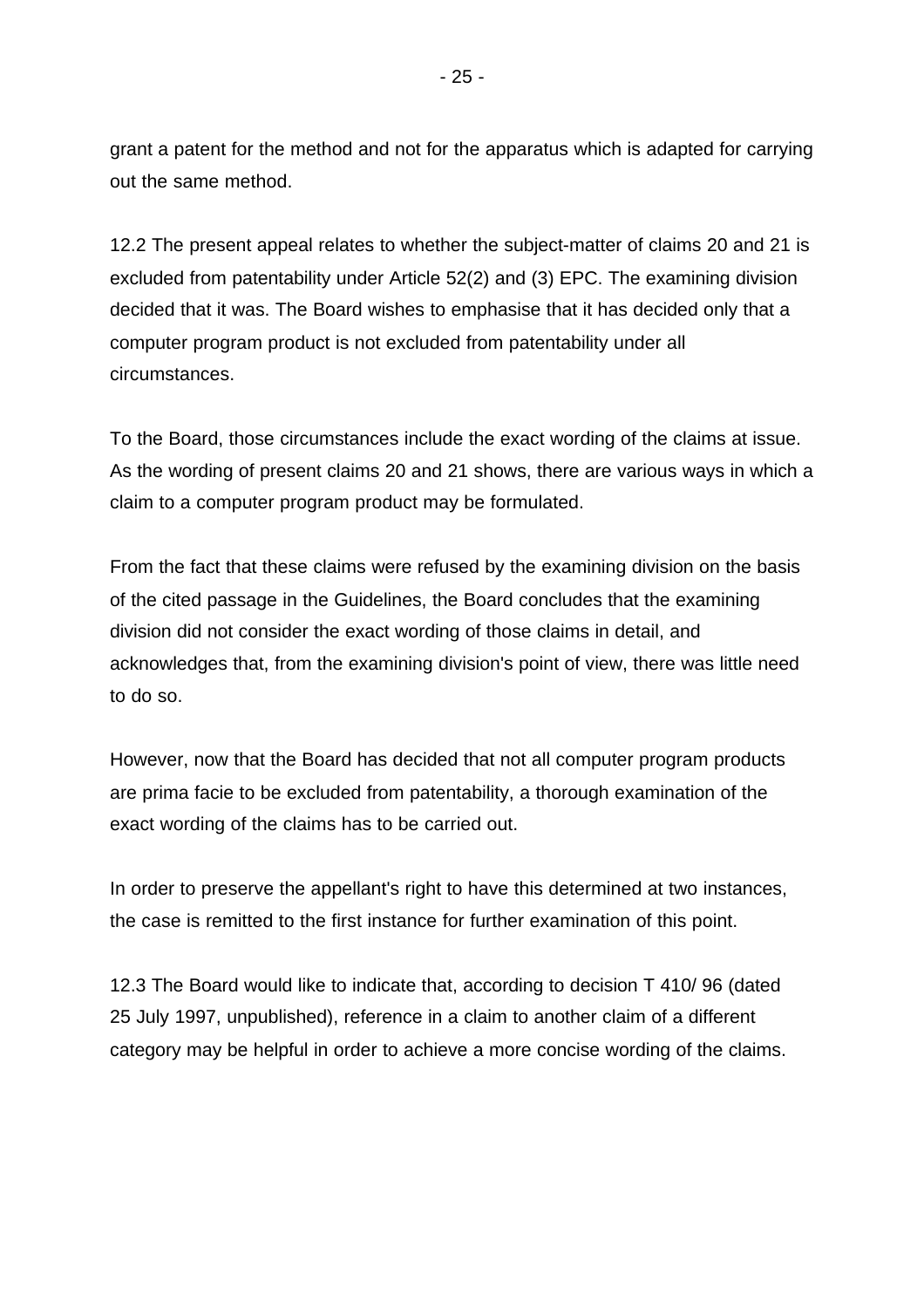13. Finally, as has become clear from the above, the Board notes that it does not agree with the interpretation by the examining division of Article 52(2) and (3) EPC with reference to the Guidelines, C-IV, 2.3 (page 38 of the December 1994 edition) from which they concluded that a computer program claimed by itself or as a record on a carrier is not patentable.

In the view of the Board, a computer program claimed by itself is not excluded from patentability if the program, when running on a computer or loaded into a computer, brings about, or is capable of bringing about, a technical effect which goes beyond the "normal" physical interactions between the program (software) and the computer (hardware) on which it is run.

"Running on a computer" means that the system comprising the computer program plus the computer carries out a method (or process) which may be of the kind according to claim 1.

"Loaded into a computer" means that the computer programmed in this way is capable of or adapted to carrying out a method which may be of the kind according to claim 1 and thus constitutes a system (or device or apparatus) which may be of the kind according to claim 14.

Furthermore, the Board is of the opinion that with regard to the exclusions under Article 52(2) and (3) EPC, it does not make any difference whether a computer program is claimed by itself or as a record on a carrier (following decision T 163/85, OJ 1990, 379, "Colour television signal/BBC", as cited above).

#### **Order**

# **For these reasons it is decided that:**

1. The decision under appeal is set aside.